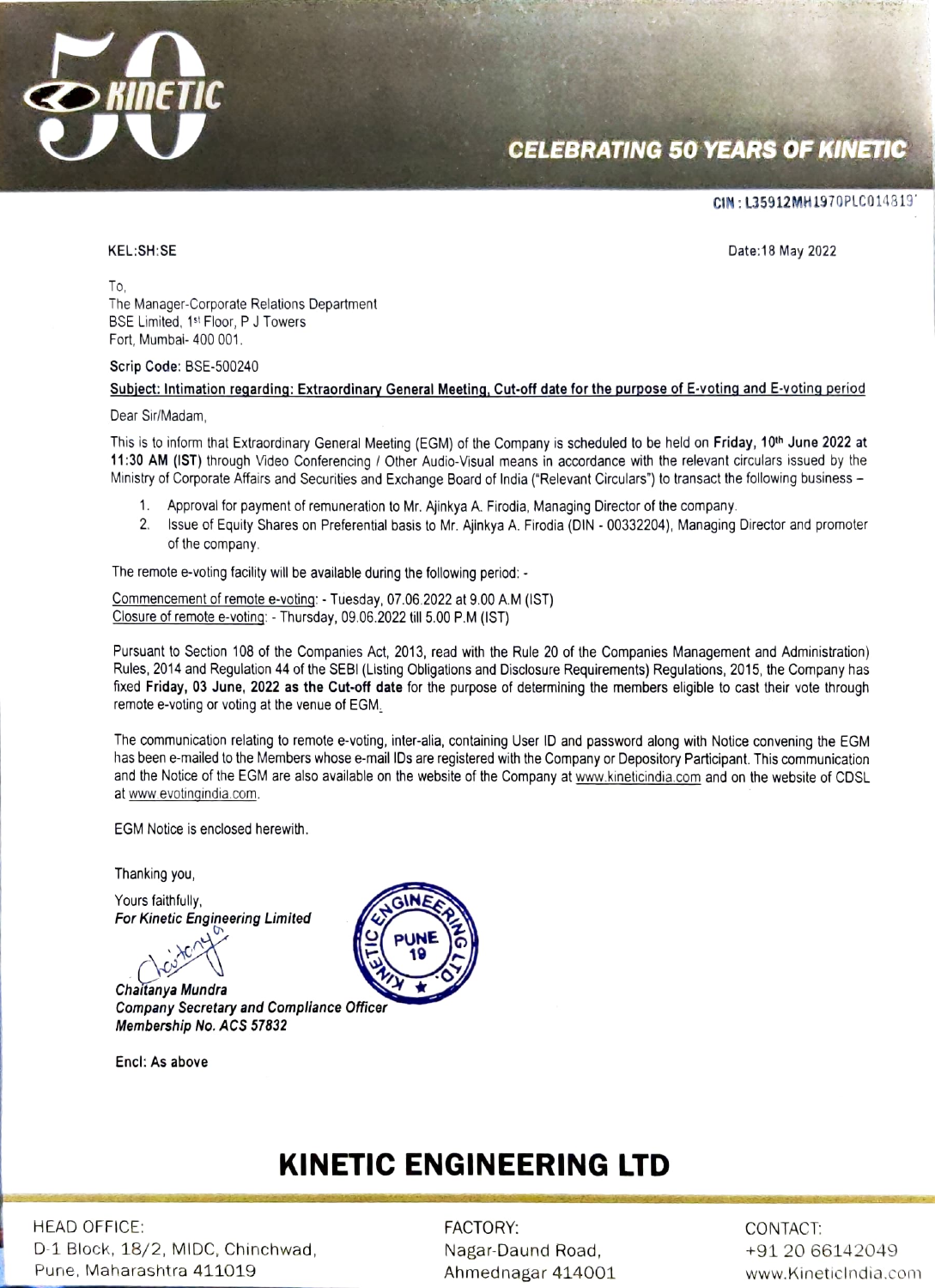

# **KINETIC ENGINEERING LIMITED**

CIN: L35912MH1970PLC014819 Regd. Office: D-1 Block, Plot No. 18/2, MIDC, Chinchwad, Pune - 411019 MH India Tel.: (Board) +91 20 661402049 Fax: +91 20 6614 2088/89 E-mail: kelinvestors@kineticindia.com Website: www.kineticindia.com

# **NOTICE OF EXTRAORDINARY GENERAL MEETING**

**NOTICE** is hereby given that an Extraordinary General Meeting of the shareholders of **Kinetic Engineering Limited** will be held on **Friday, 10th June, 2022 at 11:30 a.m**. IST, through Video Conferencing ('VC')/Other Audio Visual Means ('OAVM') facility to transact the following special business:

#### **Special Business:**

# **1. Approval for payment of remuneration to Mr. Ajinkya A. Firodia, Managing Director of the company**

To consider and if thought fit, to pass, with or without modification, the following resolutions **as Special Resolution:**

"**RESOLVED THAT** pursuant to the provisions of sections 196, 197 and 203, read with the Schedule V of the Companies Act, 2013 and Companies (Appointment and Remuneration of Managerial Personnel) Rules, 2014 (including any statutory modification(s) or re-enactment thereof for/the time being in force) and all other applicable provisions of the Act and as per Articles of Association of the Company and pursuant to the approval of Nomination and Remuneration Committee and the Board of Directors of the Company, the approval of members of the Company be and is hereby accorded for the remuneration of Mr. Ajinkya A Firodia (DIN: 00332204) as Managing Director of the Company for 2 years with effect from 1<sup>st</sup> April, 2022 on the terms and conditions as detailed in the explanatory statement attached hereto, with liberty and authority to the Board of Directors to alter and vary the terms and conditions of the said appointment from time to time as may be mutually agreed between the Board of Directors and Mr. Ajinkya A Firodia;

**RESOLVED FURTHER THAT** in the absence of profits or inadequacy of profits in any financial year during the currency of tenure of Mr. Ajinkya A Firodia (DIN: 00332204), the payment of Salary, Perquisites and other Allowances will be governed by the limits prescribed under Section II of Part II of Schedule V of the Companies Act, 2013;

**RESOLVED FURTHER THAT** the Board of Directors/Company Secretary of the Company be and are hereby authorized to take such steps as may be necessary for obtaining necessary approvals, if required and to do all such acts, deeds, matters and things as may be deemed necessary, expedient or incidental for giving effect to this resolution."

# **2. Issue of Equity Shares on Preferential basis to Mr. Ajinkya A. Firodia (DIN - 00332204), Managing Director and promoter of the company, on conversion of existing unsecured loan**

To consider and if thought fit, to pass, with or without modification, the following resolutions **as Special Resolution:**

**"RESOLVED THAT** pursuant to 42, 62(1)(c) and all other applicable provisions, if any, of the Companies Act, 2013, the Companies (Prospectus and Allotment of Securities) Second Amendment Rules, 2018, the Companies (Share Capital and Debentures) Rules, 2014 and other applicable Rules made thereunder (including any statutory modification(s) or re-enactments thereof for the time being in force), Memorandum and Articles of Association of the Company, and in accordance with the Securities and Exchange Board of India (Issue of Capital and Disclosure Requirements) Regulations, 2018, as amended (the "SEBI ICDR Regulations") and the Securities and Exchange Board of India (Listing Obligations and Disclosure Requirements) Regulations, 2015 (the "SEBI Listing Regulations"), as amended from time to time, the listing agreements entered into by the Company with BSE Limited on which the equity shares of the Company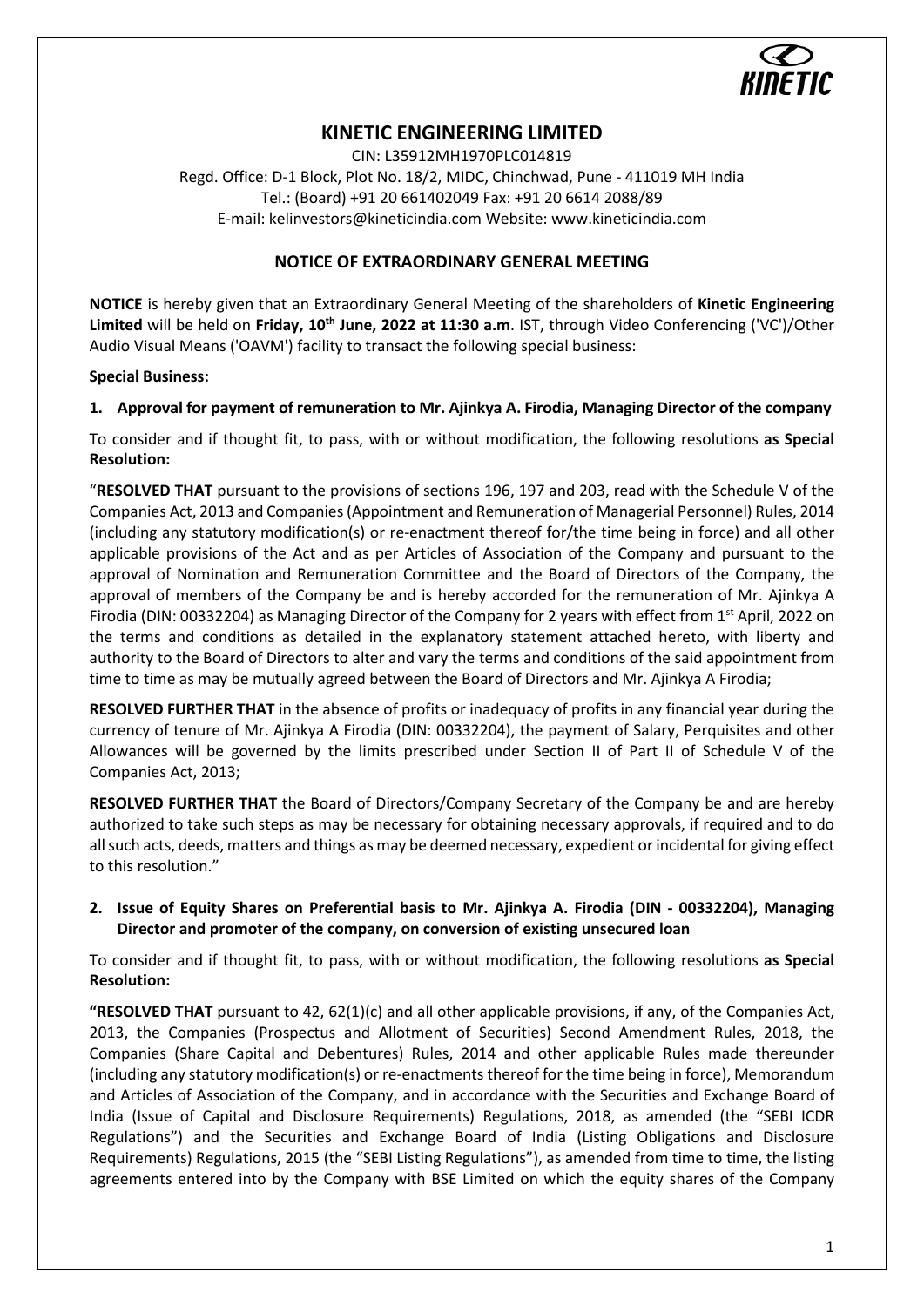

having face value of INR 10.00 each ("Equity Shares") are listed, the Securities and Exchange Board of India (Substantial Acquisition of Shares and Takeovers) Regulations, 2011 as amended (the "SEBI SAST Regulations") and subject to any other rules, regulations, guidelines, notifications, circulars and clarifications issued thereunder from time to time by the Ministry of Corporate Affairs, the Securities and Exchange Board of India ("SEBI"), the Reserve Bank of India ("RBI"), BSE Limited ("Stock Exchange") and/or any other competent authorities (hereinafter referred to as "Applicable Regulatory Authorities"), wherever applicable and subject to such approvals, consents and permissions as may be necessary or required and subject to such conditions as may be applicable (including any alterations, modifications, corrections, changes and variations, if any, that may be stipulated while granting such approvals, permissions, sanctions and consents as the case may be required) by any other regulatory authorities which may be agreed to and/or accepted by the Board of Directors of the Company (hereinafter referred to as "Board" which term shall be deemed to include any duly constituted/to be constituted Committee of Directors thereof to exercise its powers including powers conferred under this resolution) and subject to any other alterations, modifications, conditions, corrections, changes and variations that may be decided by the Board in its absolute discretion, the consent of the Members of the Company be and is here by accorded to the Board of Directors of the Company (hereinafter referred to as "the Board") to create, offer, issue, and allot up to **293,569 (Two Lakhs Ninety Three Thousand Five Hundred Sixty Nine) Equity Shares of the face value of INR 10.00 each (INR Ten) fully paid up at an Issue Price of INR 92.50 (INR Ninety Two and Paisa Fifty Only) including Premium of INR 82.50 (INR Eighty Two and Paisa Fifty Only) per share aggregating to INR 27,155,133/- (INR Two Crores Seventy One Lakhs Fifty Five Thousands One Hundred Thirty Three only)** to Mr. Ajinkya A. Firodia (DIN - 00332204), Managing Director and Promoter of the Company on preferential basis, by way of conversion of unsecured loan given by him to the Company, on such terms and conditions as may be determined by the Board in accordance with the SEBI ICDR Regulations and other applicable laws and in accordance with Chapter V of the SEBI (ICDR) Regulations, 2018 or any other applicable provisions of law as may be prevailing as on date.

| Sr. No. | Name of the Proposed Allottee | Category | <b>Number of Equity Shares</b> |
|---------|-------------------------------|----------|--------------------------------|
| 1.      | Mr. Ajinkya A. Firodia        | Promoter | 293.569                        |
|         | Total                         |          | 293.569                        |

**RESOLVED FURTHER THAT** the Equity Shares proposed to be allotted in terms of this resolution shall be subject to the following:

- The Equity Shares to be allotted to the Proposed Allottee shall be under lock-in for such period as may be prescribed by the SEBI (ICDR) Regulations, 2018;
- The Equity Shares so allotted to the Proposed Allottee under this resolution shall not be sold, transferred, hypothecated or encumbered in any manner during the period of lock-in provided under SEBI ICDR Regulations, 2018 except to the extent and in the manner permitted thereunder;
- Allotment shall only be made in dematerialized form;
- The 'Relevant Date' for the purpose of determining the minimum issue price of the Equity Shares proposed to be allotted to the above mentioned allottee is  $10^{th}$  May, 2022 i.e. being the date which is 30 days prior to the date of EGM;
- The allotment of Equity Shares is proposed to be completed within a maximum period of 15 days from the date of passing this resolution, provided that where the allotment is pending on account of pendency of any approval by any regulatory authority, or the Central Government, then the allotment shall be completed within 15 days from the date of receipt of such approval;
- The Equity Shares proposed to be issued shall rank pari passu with the existing Equity Shares of the Company in all respects and that the Equity Shares so allotted shall be entitled to the dividend declared, if any, including other corporate benefits, if any, for which the book closure or the record date falls subsequent to the allotment of Equity Shares. The issue and allotment of Equity Shares be subject to the requirements of all applicable laws and shall be subject to the provisions of the Memorandum of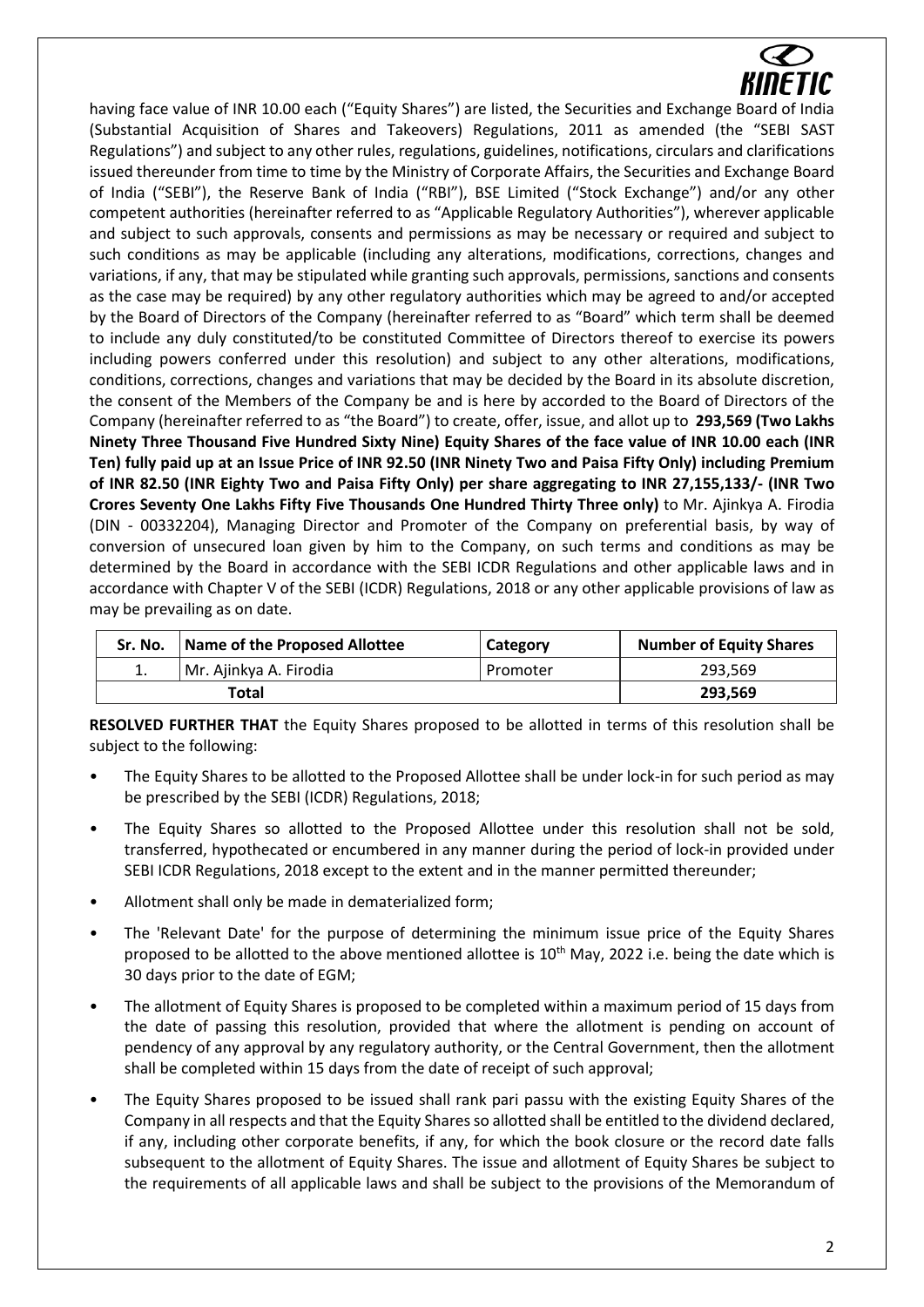

Association and Articles of Association of the Company.

**RESOLVED FURTHER THAT** pursuant to the provision of the Companies Act 2013, the name of the Subscriber be recorded for the issue of invitation to subscribe to the Equity Shares and a private placement offer letter in Form No. PAS-4 together with an application form be issued to the Subscriber inviting the Subscriber to subscribe to the Equity Shares, as per the draft tabled at the Meeting and duly initialed by the Chairman for the purpose of identification and consent of the Company is here by accorded to the issuance of the same to the Subscriber to the Equity shares.

**RESOLVED FURTHER THAT** the Board be and is hereby authorized to accept any modification(s) in the terms of issue of Equity Shares, subject to the provisions of the Act and the SEBI ICDR Regulations, without being required to seek any further consent or approval of the Members.

**RESOLVED FURTHER THAT** for the purpose of giving effect to the aforesaid resolution, the Board be and is hereby authorized on behalf of the Company to take all actions and to do all such acts, deeds, matters and things and perform such actions as it may, in its absolute discretion, deem necessary, proper or desirable for such purpose, authorize any person including to seek listing, apply for in principle listing approval of the Equity Shares to be issued and allotted to the above mentioned allottee upon conversion of his outstanding unsecured loan amount and to modify, accept and give effect to any modifications in the terms and conditions of the issue(s) as may be they deem fit, including without limitation, issuing clarifications, resolving all questions of doubt, effecting any modifications or changes to the foregoing (including modification to the terms of the issue), entering into contracts, arrangements, agreements, documents (including for appointment of agencies, intermediaries and advisors for the Preferential Issue) and to authorize all such persons as may be necessary, in connection therewith and incidental thereto as the Board in its absolute discretion shall deem fit without being required to seek any fresh approval of the Members and to settle all questions, difficulties or doubts that may arise in regard to the offer, issue and allotment of the Equity Shares and listing thereof with the Stock Exchange as appropriate and utilization of proceeds of the Preferential Issue, take all other steps which may be incidental, consequential, relevant or ancillary in this connection and to effect any modification to the fore going and the decision of the Board shall be final and conclusive.

**RESOLVED FURTHER THAT** the Board be and is hereby authorized to delegate all or any of the powers herein conferred, to any one or more Directors / Key Managerial Personnel / Officers of the Company.

**RESOLVED FURTHER THAT** all action(s) taken by the Board or Committee(s) thereof, any Director(s)/Company Secretary or Officer(s) or any other authorized signatory/ies of the Company in connection with any matter(s) referred to or contemplated in the foregoing resolution be and are hereby approved, ratified and confirmed in all respects."

> By Order of the Board of Directors For **Kinetic Engineering Limited**

> > **A. H. Firodia Chairman (DIN: 00057324)**

**Date: 10th May 2022 Place: Pune**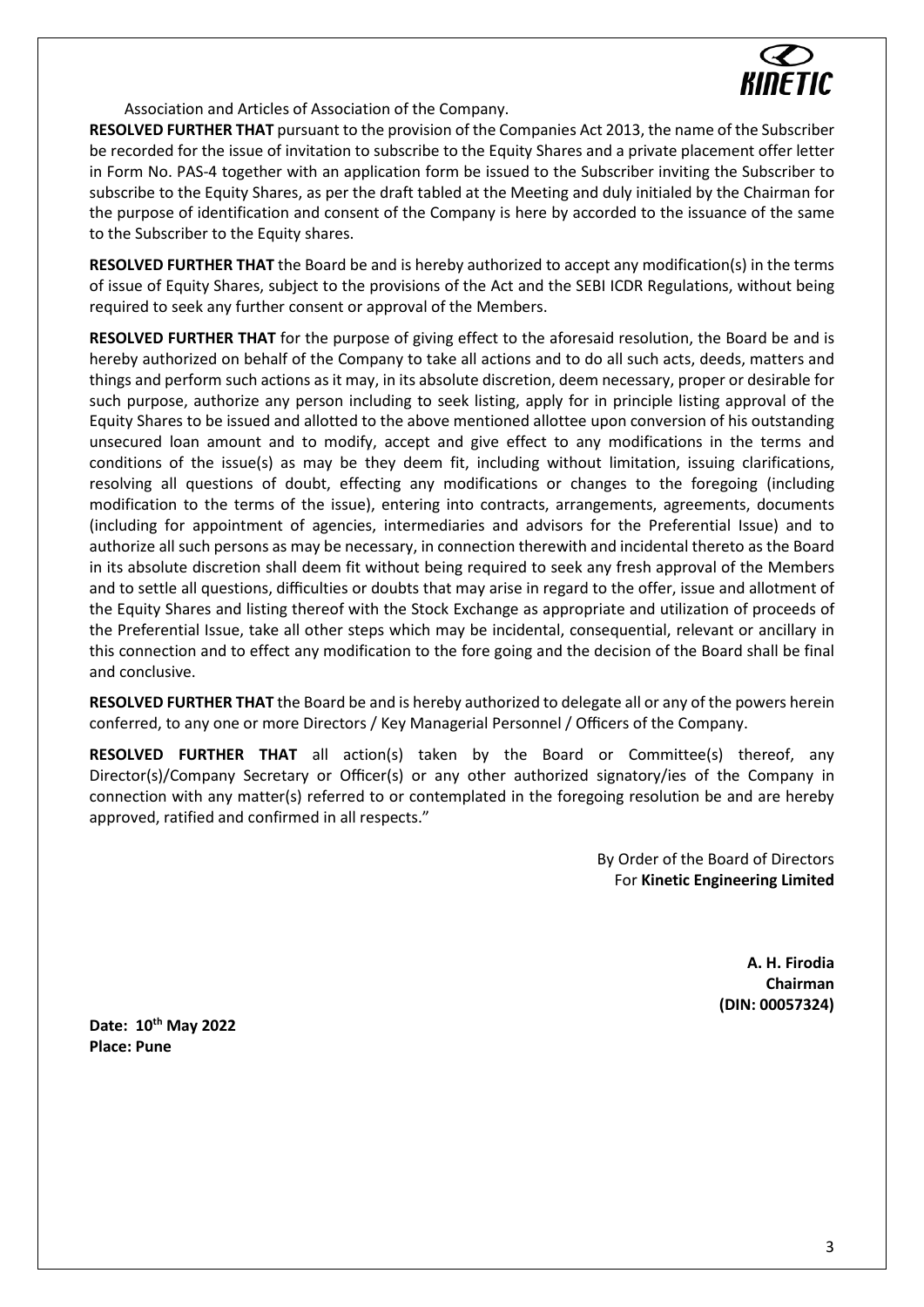#### **NOTES:**



- 1. In view of the ongoing COVID-19 pandemic and pursuant to the Circular No. 14/2020 dated April 8, 2020, Circular No. 17/2020 dated April 13, 2020, Circular No. 22/2020 dated June 15, 2020, Circular No. 33/2020 dated September 28, 2020, Circular No. 39/2020 dated December 31, 2020, General Circular No. 10/2021 dated June 23, 2021, Circular No. 20/2021 dated December 08, 2021 and General Circular No. 02/2022 dated May 05, 2022 (collectively referred to as "MCA Circulars") issued by the Ministry of Corporate Affairs ("MCA") and Circular No. SEBI/HO/CFD/ CMD2/CIR/P/2021/11 dated January 15, 2021 issued by the Securities and Exchange Board of India ("SEBI") and in compliance with the provisions of the Companies Act, 2013 ("the Act") and SEBI (Listing Obligations and Disclosure Requirements) Regulations, 2015 ("SEBI Listing Regulations"), the Company has decided to hold its Extra-ordinary General Meeting (EGM) through Video-conferencing ("VC") or other audio visual means ("OAVM") (hereinafter referred to as "electronic means") i.e. without the physical presence of the members. The deemed venue for the EGM shall be the registered office of the Company.
- 2. Pursuant to the provisions of Section 108 of the Companies Act, 2013 read with Rule 20 of the Companies (Management and Administration) Rules, 2014 (as amended) and Regulation 44 of SEBI (Listing Obligations & Disclosure Requirements) Regulations 2015 (as amended), and MCA Circulars dated April 08, 2020, April 13, 2020 and May 05, 2020 the Company is providing facility of remote evoting to its Members in respect of the business to be transacted at the EGM. For this purpose, the Company has entered into an agreement with Central Depository Services (India) Limited (CDSL) for facilitating voting through electronic means, as the authorized e-Voting's agency. The facility of casting votes by a member using remote e-voting as well as the e-voting system on the date of the EGM will be provided by CDSL.
- 3. The Members can join the EGM in the VC/OAVM mode 15 minutes before and after the scheduled time of the commencement of the Meeting by following the procedure mentioned in the Notice. The facility of participation at the EGM through VC/OAVM will be made available to at least 1000 members on first come first served basis. This will not include large Shareholders (Shareholders holding 2% or more shareholding), Promoters, Institutional Investors, Directors, Key Managerial Personnel, the Chairpersons of the Audit Committee, Nomination and Remuneration Committee and Stakeholders Relationship Committee, Auditors etc. who are allowed to attend the EGM without restriction on account of first come first served basis.
- 4. The attendance of the Members attending the EGM through VC/OAVM will be counted for the purpose of ascertaining the quorum under Section 103 of the Companies Act, 2013.
- 5. Pursuant to MCA Circular No. 14/2020 dated April 08, 2020, the facility to appoint proxy to attend and cast vote for the members is not available for this EGM. However, in pursuance of Section 112 and Section 113 of the Companies Act, 2013, representatives of the members such as the President of India or the Governor of a State or body corporate can attend the EGM through VC/OAVM and cast their votes through e-voting.
- 6. In line with the Ministry of Corporate Affairs (MCA) Circular No. 17/2020 dated April 13, 2020, the Notice calling the EGM has been uploaded on the website of the Company at www.kineticindia.com. The Notice can also be accessed from the websites of the Stock Exchanges i.e. BSE Limited at www.bseindia.com. The EGM Notice is also disseminated on the website of CDSL (agency for providing the Remote e-Voting facility and e-voting system during the EGM) i.e. [www.evotingindia.com.](http://www.evotingindia.com/)
- 7. The EGM has been convened through VC/OAVM in compliance with applicable provisions of the Companies Act, 2013 read with MCA Circulars stated above in point no. 1.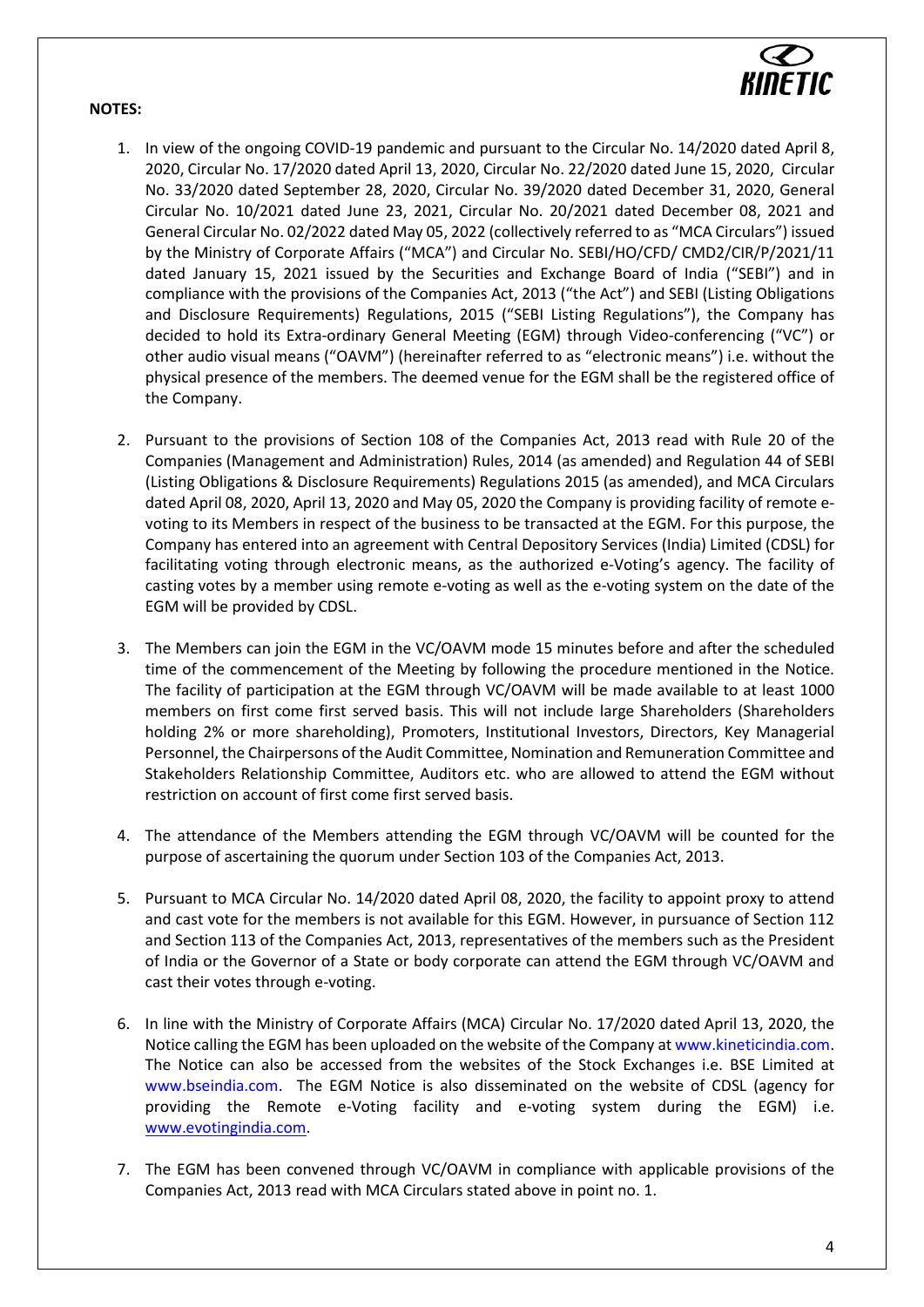

# **THE INTRUCTIONS OF SHAREHOLDERS FOR E-VOTING AND JOINING VIRTUAL MEETINGS ARE AS UNDER:**

- (i) The voting period will commence at 9.00 a.m. (IST) on Tuesday, 07 June 2022 and and will end at 5.00 p.m. (IST) on Thursday, 09 June 2022. During this period shareholders' of the Company, holding shares either in physical form or in dematerialized form, as on the cut-off date (record date) of 03 June 2022 may cast their vote electronically. The e-voting module shall be disabled by CDSL for voting thereafter.
- (ii) Shareholders who have already voted prior to the meeting date would not be entitled to vote at the meeting venue.
- (iii) Pursuant to SEBI Circular No. **SEBI/HO/CFD/CMD/CIR/P/2020/242 dated 09.12.2020,** under Regulation 44 of Securities and Exchange Board of India (Listing Obligations and Disclosure Requirements) Regulations, 2015, listed entities are required to provide remote e-voting facility to its shareholders, in respect of all shareholders' resolutions. However, it has been observed that the participation by the public non-institutional shareholders/retail shareholders is at a negligible level.

Currently, there are multiple e-voting service providers (ESPs) providing e-voting facility to listed entities in India. This necessitates registration on various ESPs and maintenance of multiple user IDs and passwords by the shareholders.

In order to increase the efficiency of the voting process, pursuant to a public consultation, it has been decided to enable e-voting to **all the demat account holders**, **by way of a single login credential, through their demat accounts/ websites of Depositories/ Depository Participants**. Demat account holders would be able to cast their vote without having to register again with the ESPs, thereby, not only facilitating seamless authentication but also enhancing ease and convenience of participating in e-voting process.

(iv) In terms of **SEBI circular no. SEBI/HO/CFD/CMD/CIR/P/2020/242 dated December 9, 2020** on e-Voting facility provided by Listed Companies, Individual shareholders holding securities in demat mode are allowed to vote through their demat account maintained with Depositories and Depository Participants. Shareholders are advised to update their mobile number and email Id in their demat accounts in order to access e-Voting facility.

Pursuant to above said SEBI Circular**,** Login method for e-Voting and joining virtual meetings **for Individual shareholders holding securities in Demat mode CDSL/NSDL** is given below:

| shareholders                                                                                                                                                                                                                                                                                                                                                                                                                                                                                                                                                                                                                                                                                                                                                                                                                                                                                                                                                                                                                                                                                                                                                                 |
|------------------------------------------------------------------------------------------------------------------------------------------------------------------------------------------------------------------------------------------------------------------------------------------------------------------------------------------------------------------------------------------------------------------------------------------------------------------------------------------------------------------------------------------------------------------------------------------------------------------------------------------------------------------------------------------------------------------------------------------------------------------------------------------------------------------------------------------------------------------------------------------------------------------------------------------------------------------------------------------------------------------------------------------------------------------------------------------------------------------------------------------------------------------------------|
|                                                                                                                                                                                                                                                                                                                                                                                                                                                                                                                                                                                                                                                                                                                                                                                                                                                                                                                                                                                                                                                                                                                                                                              |
| Individual<br>Users who have opted for CDSL Easi / Easiest facility, can login through their<br>1)<br>existing user id and password. Option will be made available to reach e-Voting<br><b>Shareholders</b><br>page without any further authentication. The URL for users to login to Easi / Easiest<br>holding<br>are https://web.cdslindia.com/myeasi/home/login or visit www.cdslindia.com<br>securities<br>in.<br>and click on Login icon and select New System Myeasi.<br>Demat mode<br>with CDSL<br>After successful login the Easi / Easiest user will be able to see the e-Voting option<br>2)<br>for eligible companies where the evoting is in progress as per the information<br>provided by company. On clicking the evoting option, the user will be able to see<br>e-Voting page of the e-Voting service provider for casting your vote during the<br>remote e-Voting period or joining virtual meeting & voting during the meeting.<br>Additionally, there is also links provided to access the system of all e-Voting Service<br>Providers i.e. CDSL/NSDL/KARVY/LINKINTIME, so that the user can visit the e-<br>Voting service providers' website directly. |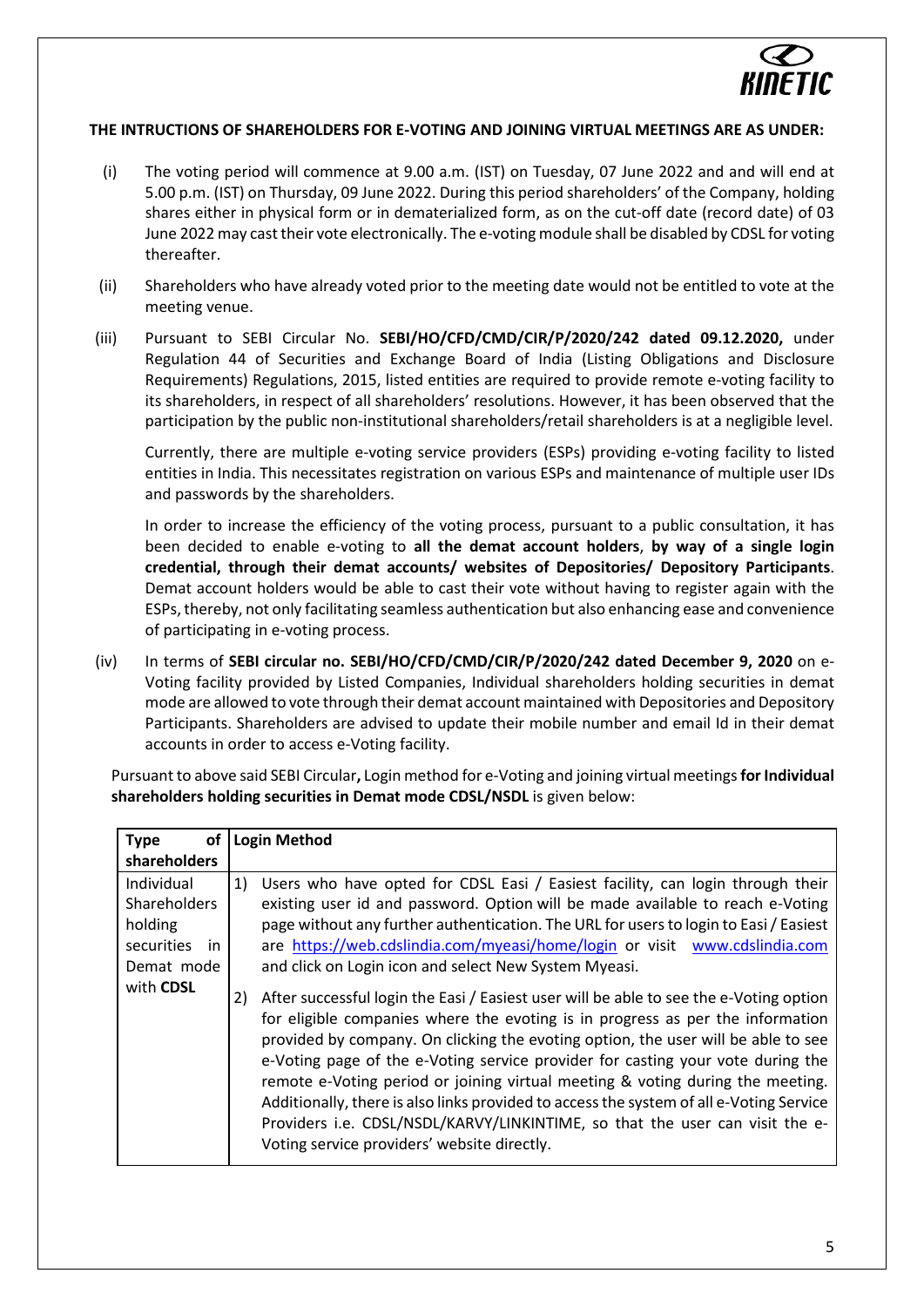|                                                                                                                                                   | KINETIC                                                                                                                                                                                                                                                                                                                                                                                                                                                                                                                                                                                                                                                                                                                                                                                                                                                                                                 |
|---------------------------------------------------------------------------------------------------------------------------------------------------|---------------------------------------------------------------------------------------------------------------------------------------------------------------------------------------------------------------------------------------------------------------------------------------------------------------------------------------------------------------------------------------------------------------------------------------------------------------------------------------------------------------------------------------------------------------------------------------------------------------------------------------------------------------------------------------------------------------------------------------------------------------------------------------------------------------------------------------------------------------------------------------------------------|
|                                                                                                                                                   | 3) If the user is not registered for Easi/Easiest, option to register is available at<br>https://web.cdslindia.com/myeasi/Registration/EasiRegistration                                                                                                                                                                                                                                                                                                                                                                                                                                                                                                                                                                                                                                                                                                                                                 |
|                                                                                                                                                   | 4) Alternatively, the user can directly access e-Voting page by providing Demat<br>from<br>Number<br>and<br><b>PAN</b><br>No.<br>e-Voting<br>link<br>a<br>available<br>Account<br>www.cdslindia.com<br>home<br>click<br>or<br>on<br>page<br>on<br>https://evoting.cdslindia.com/Evoting/EvotingLogin The system will authenticate<br>the user by sending OTP on registered Mobile & Email as recorded in the Demat<br>Account. After successful authentication, user will be able to see the e-Voting<br>option where the evoting is in progress and also able to directly access the system<br>of all e-Voting Service Providers.                                                                                                                                                                                                                                                                      |
| Individual<br>Shareholders<br>holding<br>securities in<br>demat mode<br>with NSDL                                                                 | 1) If you are already registered for NSDL IDeAS facility, please visit the e-Services<br>website of NSDL. Open web browser by typing the following URL:<br>https://eservices.nsdl.com either on a Personal Computer or on a mobile. Once<br>the home page of e-Services is launched, click on the "Beneficial Owner" icon<br>under "Login" which is available under 'IDeAS' section. A new screen will open. You<br>will have to enter your User ID and Password. After successful authentication, you<br>will be able to see e-Voting services. Click on "Access to e-Voting" under e-Voting<br>services and you will be able to see e-Voting page. Click on company name or e-<br>Voting service provider name and you will be re-directed to e-Voting service<br>provider website for casting your vote during the remote e-Voting period or joining<br>virtual meeting & voting during the meeting. |
|                                                                                                                                                   | 2) If the user is not registered for IDeAS e-Services, option to register is available at<br>https://eservices.nsdl.com. Select "Register Online for IDeAS "Portal or click at<br>https://eservices.nsdl.com/SecureWeb/IdeasDirectReg.jsp                                                                                                                                                                                                                                                                                                                                                                                                                                                                                                                                                                                                                                                               |
|                                                                                                                                                   | 3) Visit the e-Voting website of NSDL. Open web browser by typing the following URL:<br>https://www.evoting.nsdl.com/ either on a Personal Computer or on a mobile.<br>Once the home page of e-Voting system is launched, click on the icon "Login"<br>which is available under 'Shareholder/Member' section. A new screen will open.<br>You will have to enter your User ID (i.e. your sixteen digit demat account number<br>hold with NSDL), Password/OTP and a Verification Code as shown on the screen.<br>After successful authentication, you will be redirected to NSDL Depository site<br>wherein you can see e-Voting page. Click on company name or e-Voting service<br>provider name and you will be redirected to e-Voting service provider website for<br>casting your vote during the remote e-Voting period or joining virtual meeting &<br>voting during the meeting.                   |
| Individual<br>Shareholders<br>(holding<br>securities<br>- in<br>demat mode)<br>login through<br>their<br><b>Depository</b><br><b>Participants</b> | You can also login using the login credentials of your demat account through your<br>Depository Participant registered with NSDL/CDSL for e-Voting facility. After<br>Successful login, you will be able to see e-Voting option. Once you click on e-Voting<br>option, you will be redirected to NSDL/CDSL Depository site after successful<br>authentication, wherein you can see e-Voting feature. Click on company name or<br>e-Voting service provider name and you will be redirected to e-Voting service<br>provider website for casting your vote during the remote e-Voting period or joining<br>virtual meeting & voting during the meeting.                                                                                                                                                                                                                                                   |

**Important note:** Members who are unable to retrieve User ID / Password are advised to use Forget User ID and Forget Password option available at abovementioned website.

**Helpdesk for Individual Shareholders holding securities in demat mode for any technical issues related to login through Depository i.e. CDSL and NSDL**

 $\epsilon$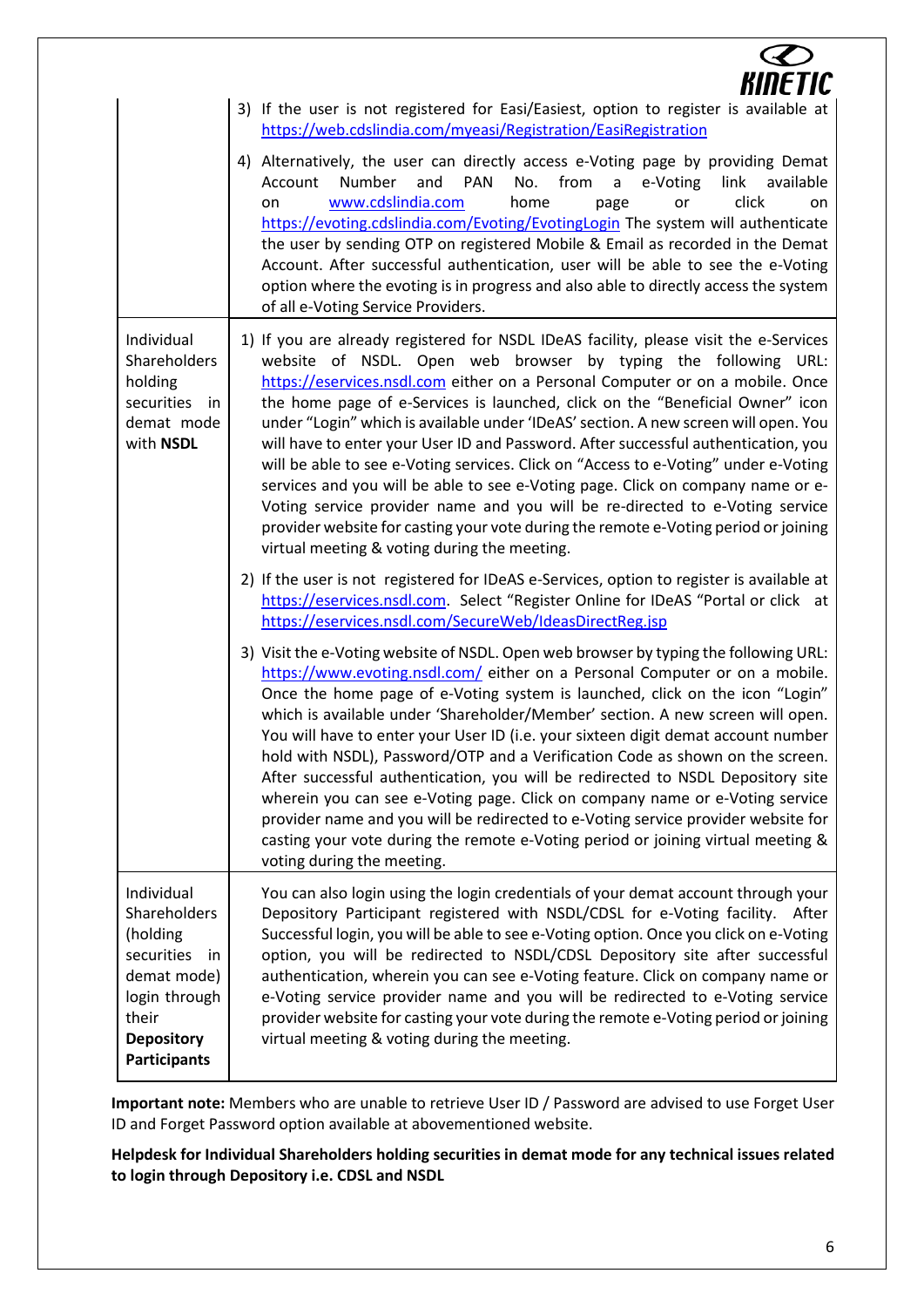

| Login type                     | <b>Helpdesk details</b>                                                     |
|--------------------------------|-----------------------------------------------------------------------------|
| <b>Individual Shareholders</b> | Members facing any technical issue in login can contact CDSL helpdesk by    |
| holding securities in          | sending a request at helpdesk.evoting@cdslindia.com or contact at 1800      |
| Demat mode with CDSL           | 22 55 33                                                                    |
| Individual Shareholders        | Members facing any technical issue in login can contact NSDL helpdesk by    |
| holding securities in          | sending a request at evoting@nsdl.co.in or call at toll free no.: 1800 1020 |
| Demat mode with NSDL           | 990 and 1800 22 44 30                                                       |

- (v) Login method for e-Voting and joining virtual meetings for **Physical shareholders and shareholders other than individual holding in Demat form.**
	- 1) The shareholders should log on to the e-voting website [www.evotingindia.com.](http://www.evotingindia.com/)
	- 2) Click on "Shareholders" module.
	- 3) Now enter your User ID
		- a. For CDSL: 16 digits beneficiary ID,
		- b. For NSDL: 8 Character DP ID followed by 8 Digits Client ID,
		- c. Shareholders holding shares in Physical Form should enter Folio Number registered with the Company.
	- 4) Next enter the Image Verification as displayed and Click on Login.
	- 5) If you are holding shares in demat form and had logged on to [www.evotingindia.com](http://www.evotingindia.com/) and voted on an earlier e-voting of any company, then your existing password is to be used.
	- 6) If you are a first-time user follow the steps given below:

| For Physical shareholders and other than individual shareholders holding shares in Demat. |                                                                                          |  |  |  |
|-------------------------------------------------------------------------------------------|------------------------------------------------------------------------------------------|--|--|--|
| <b>PAN</b>                                                                                | Enter your 10 digit alpha-numeric *PAN issued by Income Tax Department                   |  |  |  |
|                                                                                           | (Applicable for both demat shareholders as well as physical shareholders)                |  |  |  |
|                                                                                           | Shareholders who have not updated their PAN with the Company/Depository                  |  |  |  |
|                                                                                           | Participant are requested to use the sequence number sent by Company/RTA                 |  |  |  |
|                                                                                           | or contact Company/RTA.                                                                  |  |  |  |
| <b>Dividend</b>                                                                           | Enter the Dividend Bank Details or Date of Birth (in dd/mm/yyyy format) as               |  |  |  |
| <b>Bank Details</b>                                                                       | recorded in your demat account or in the company records in order to login.              |  |  |  |
| <b>OR</b> Date of                                                                         | If both the details are not recorded with the depository or company, please<br>$\bullet$ |  |  |  |
| Birth (DOB)                                                                               | enter the member id / folio number in the Dividend Bank details field.                   |  |  |  |

- (vi) After entering these details appropriately, click on "SUBMIT" tab.
- (vii) Shareholders holding shares in physical form will then directly reach the Company selection screen. However, shareholders holding shares in demat form will now reach 'Password Creation' menu wherein they are required to mandatorily enter their login password in the new password field. Kindly note that this password is to be also used by the demat holders for voting for resolutions of any other company on which they are eligible to vote, provided that company opts for e-voting through CDSL platform. It is strongly recommended not to share your password with any other person and take utmost care to keep your password confidential.
- (viii) For shareholders holding shares in physical form, the details can be used only for e-voting on the resolutions contained in this Notice.
- (ix) Click on the EVSN for the relevant <Company Name> on which you choose to vote.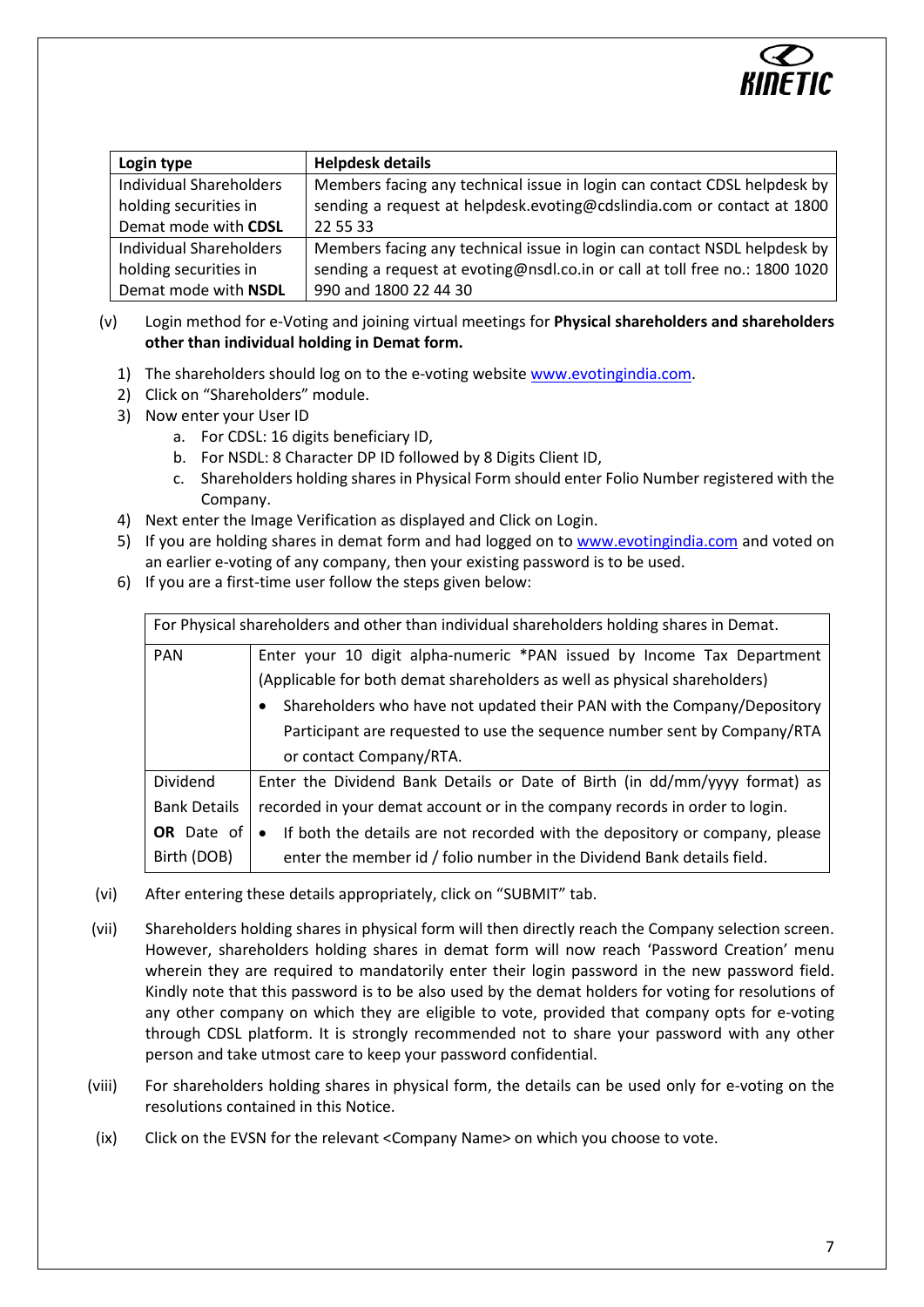

- (x) On the voting page, you will see "RESOLUTION DESCRIPTION" and against the same the option "YES/NO" for voting. Select the option YES or NO as desired. The option YES implies that you assent to the Resolution and option NO implies that you dissent to the Resolution.
- (xi) Click on the "RESOLUTIONS FILE LINK" if you wish to view the entire Resolution details.
- (xii) After selecting the resolution, you have decided to vote on, click on "SUBMIT". A confirmation box will be displayed. If you wish to confirm your vote, click on "OK", else to change your vote, click on "CANCEL" and accordingly modify your vote.
- (xiii) Once you "CONFIRM" your vote on the resolution, you will not be allowed to modify your vote.
- (xiv) You can also take a print of the votes cast by clicking on "Click here to print" option on the Voting page.
- (xv) If a Demat account holder has forgotten the login password, then Enter the User ID and the image verification code and click on Forgot Password & enter the details as prompted by the system.
- (xvi) **Additional Facility for Non – Individual Shareholders and Custodians – For Remote Voting only.**
	- Non-Individual shareholders (i.e. other than Individuals, HUF, NRI etc.) and Custodians are required to log on t[o www.evotingindia.com](http://www.evotingindia.com/) and register themselves in the "Corporates" module.
	- A scanned copy of the Registration Form bearing the stamp and sign of the entity should be emailed t[o helpdesk.evoting@cdslindia.com.](mailto:helpdesk.evoting@cdslindia.com)
	- After receiving the login details a Compliance User should be created using the admin login and password. The Compliance User would be able to link the account(s) for which they wish to vote on.
	- The list of accounts linked in the login should be mailed to helpdesk.evoting@cdslindia.com and on approval of the accounts they would be able to cast their vote.
	- A scanned copy of the Board Resolution and Power of Attorney (POA) which they have issued in favour of the Custodian, if any, should be uploaded in PDF format in the system for the scrutinizer to verify the same.
	- Alternatively, Non Individual shareholders are required to send the relevant Board Resolution/ Authority letter etc. together with attested specimen signature of the duly authorized signatory who are authorized to vote, to the Scrutinizer and to the Company at the email address viz; kelinvestors@kineticindia.com), if they have voted from individual tab & not uploaded same in the CDSL e-voting system for the scrutinizer to verify the same.

# **INSTRUCTIONS FOR SHAREHOLDERS ATTENDING THE EGM THROUGH VC/OAVM & E-VOTING DURING MEETING ARE AS UNDER:**

- 1. The procedure for attending meeting & e-Voting on the day of the EGM is same as the instructions mentioned above for e-voting.
- 2. The link for VC/OAVM to attend meeting will be available where the EVSN of Company will be displayed after successful login as per the instructions mentioned above for e-voting.
- 3. Shareholders who have voted through Remote e-Voting will be eligible to attend the meeting. However, they will not be eligible to vote at the EGM.
- 4. Shareholders are encouraged to join the Meeting through Laptops / IPads for better experience.
- 5. Further shareholders will be required to allow Camera and use Internet with a good speed to avoid any disturbance during the meeting.
- 6. Please note that Participants Connecting from Mobile Devices or Tablets or through Laptop connecting via Mobile Hotspot may experience Audio/Video loss due to Fluctuation in their respective network. It is therefore recommended to use Stable Wi-Fi or LAN Connection to mitigate any kind of aforesaid glitches.
- 7. Shareholders who would like to express their views/ask questions during the meeting may register themselves as a speaker by sending their request in advance at least **7 days prior to meeting** mentioning their name, Demat account number/folio number, email id, mobile number at (company email id). The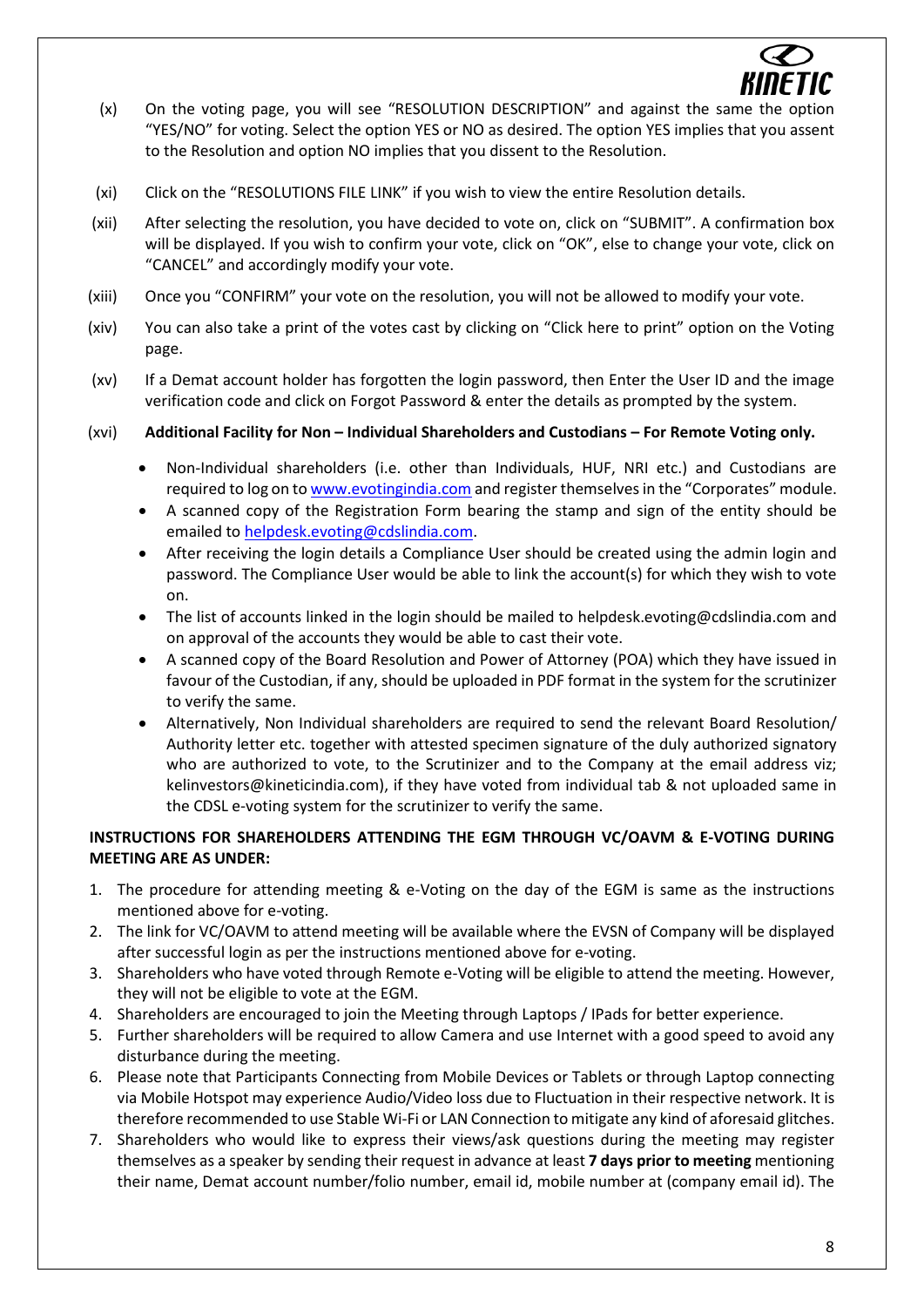

shareholders who do not wish to speak during the EGM but have queries may send their queries in advance **7 days prior to meeting** mentioning their name, demat account number/folio number, email id, mobile number at (company email id). These queries will be replied to by the company suitably by email.

- 8. Those shareholders who have registered themselves as a speaker will only be allowed to express their views/ask questions during the meeting.
- 9. Only those shareholders, who are present in the EGM through VC/OAVM facility and have not casted their vote on the Resolutions through remote e-Voting and are otherwise not barred from doing so, shall be eligible to vote through e-Voting system available during the EGM.
- 10. If any Votes are cast by the shareholders through the e-voting available during the EGM and if the same shareholders have not participated in the meeting through VC/OAVM facility, then the votes cast by such shareholders shall be considered invalid as the facility of e-voting during the meeting is available only to the shareholders attending the meeting.

# **PROCESS FOR THOSE SHAREHOLDERS WHOSE EMAIL/MOBILE NO. ARE NOT REGISTERED WITH THE COMPANY/DEPOSITORIES.**

- 1. For Physical shareholders- please provide necessary details like Folio No., Name of shareholder, scanned copy of the share certificate (front and back), PAN (self-attested scanned copy of PAN card), AADHAR (self-attested scanned copy of Aadhar Card) by email to **Company/RTA email id**.
- 2. For Demat shareholders Please update your email id & mobile no. with your respective Depository Participant (DP).
- 3. For Individual Demat shareholders Please update your email id & mobile no. with your respective Depository Participant (DP) which is mandatory while e-Voting & joining virtual meetings through Depository.

If you have any queries or issues regarding attending EGM & e-Voting from the CDSL e-Voting System, you can write an email to [helpdesk.evoting@cdslindia.com](mailto:helpdesk.evoting@cdslindia.com) or contact at 1800 22 55 33.

All grievances connected with the facility for voting by electronic means may be addressed to Mr. Rakesh Dalvi, Sr. Manager, (CDSL) Central Depository Services (India) Limited, A Wing, 25<sup>th</sup> Floor, Marathon Futurex, Mafatlal Mill Compounds, N M Joshi Marg, Lower Parel (East), Mumbai - 400013 or send an email to [helpdesk.evoting@cdslindia.com](mailto:helpdesk.evoting@cdslindia.com) or call on 1800 22 55 33.

- 1. General Instructions:
	- (i) The Board of Directors have appointed M/s Dinesh Birla & Associates as the Scrutinizer to the evoting process, and voting at the EGM in a fair and transparent manner.
	- (ii) The Chairman shall formally propose to the members participating through VC/OAVM facility to vote on the resolutions as set out in the Notice of the EGM and announce the start of the casting of vote through the e-voting system of CDSL.
	- (iii) The Scrutinizer shall, immediately after the conclusion of voting at the EGM, first count the votes cast at the meeting, thereafter unblock the votes through e-voting and make a consolidated Scrutinizers' report of the total votes cast in favor or against, if any, to the Chairman who shall countersign the same.
	- (iv) The scrutinizer shall submit his report to the Chairman as the case may be, who shall declare the result of the voting. The results declared along with the scrutinizer's report shall be placed on the Company's website and shall also be communicated to the stock exchanges. The resolutions shall be deemed to be passed at the EGM of the Company.
- 2. The Scrutinizer shall make, not later than 48 hours of the conclusion of the EGM, a consolidated Scrutinizer's Report of the total votes cast in favour or against, if any, to the Chairman/person of the Meeting or a person authorized by him/her in writing, who shall countersign the same and declare the results of the voting forthwith.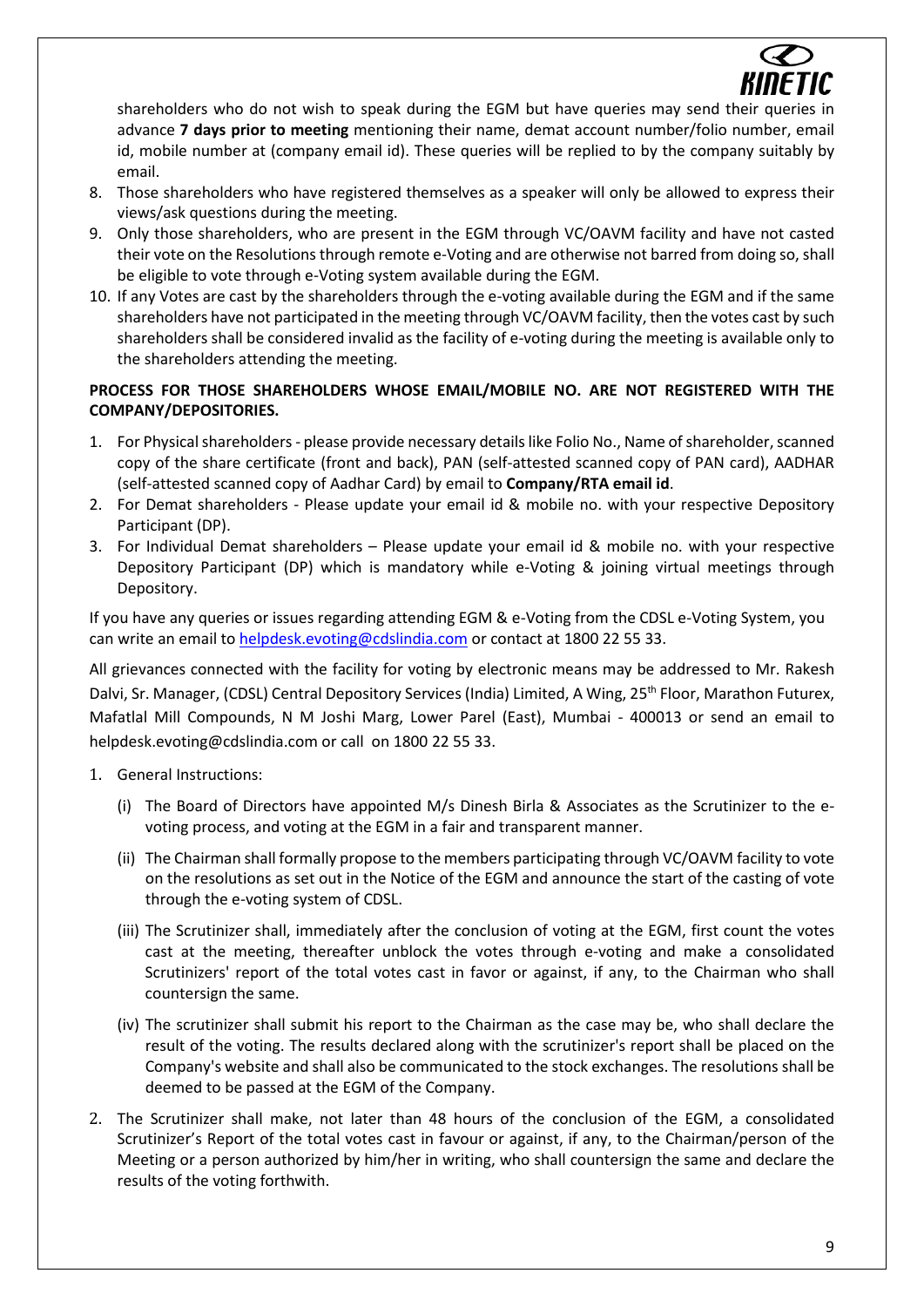

- 3. The Results declared along with the Report of the Scrutinizer shall be placed on the website of the Company [www.kineticindia.com,](http://www.kineticindia.com/) on the website of BSE Limited [www.bseindia.com](http://www.bseindia.com/) and also on the website of CDSL at [www.evotingindia.com](http://www.evotingindia.com/) immediately after the declaration of result by the Chairman/person of the Meeting or the person authorized by him / her in writing.
- 4. On receipt of the requisite number of votes, the Resolutions shall be deemed to have been passed on the date of the EGM.

By Order of the Board of Directors For **Kinetic Engineering Limited**

> **A. H. Firodia Chairman**

**Date: 10th May 2022 DIN: 00057324 Place: Pune**

\*Members are requested to support the "Green Initiative" by registering their email address with the Registrar & Share Transfer Agent (RTA)/Company, if not already done.

**As required by Section 102 of the Companies Act, 2013 (the "Act"), the following Explanatory Statement sets out all material facts relating to the business mentioned under Item no. 1 and 2 of the accompanying Notice dated 10th May 2022**

# **Item No. 1:**

Pursuant to Special Resolution passed on 27<sup>th</sup> March, 2019, members had approved the appointment of Mr. Ajinkya A. Firodia as Managing Director of the Company for a period of five years effective from April 23, 2019 and also approved his terms of remuneration for a maximum period of three years as mandated under Section II of Part II of Schedule V of the Companies Act, 2013. Accordingly, approval for his remuneration was expired on 22<sup>nd</sup> April, 2022.

In view of the requirements of the Part I of Schedule V of the Companies Act, 2013, fresh approval of shareholders is being sought by way of a Special Resolution for approval of remuneration of Mr. Ajinkya A. Firodia as Managing Director of the Company for a further period of two years commencing from  $1<sup>st</sup>$  April, 2022.

Mr. Ajinkya A. Firodia has been on the Board and management of the Company for more than a decade and has rich experience in various areas of operation of the Company. Under his leadership, the Company continues to consolidate its fourth decade of leadership in the Indian Automobile Industry.

During the years under Mr. Ajinkya Firodia stellar leadership, considerable value has been added to the Company.

As recommended by the Nomination and Remuneration Committee, the Board of Directors at its meeting held on 11<sup>th</sup> February, 2022 after taking into consideration his leadership skills, performance of business, various strategic and growth initiatives contemplated and being pursued, decided that his continued association with the Company will be of immense benefit to the Company and approved the remuneration of Mr. Ajinkya A. Firodia as Managing Director of the Company, for a further period of 2 years, with effect from  $1<sup>st</sup>$  April, 2022, subject to requisite approval of shareholders.

As recommended by the Nomination and Remuneration Committee, the Board of Directors also approved his terms of remuneration subject to requisite approval of shareholders after taking into consideration the complexities of the responsibilities handled by him and industry remuneration benchmarks. The terms and conditions, including remuneration, as set out herein below, with liberty to the Board of Directors or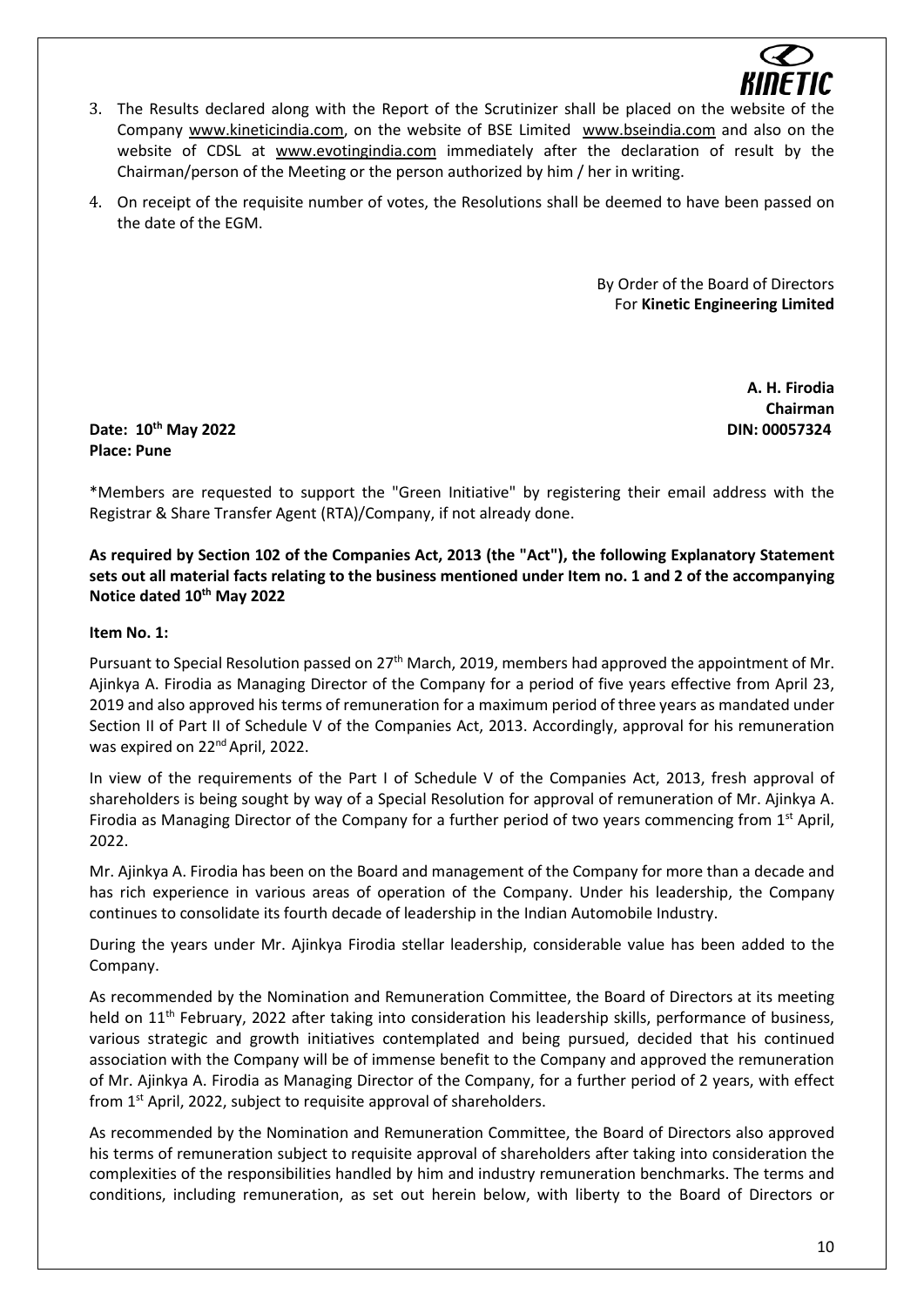

Committee thereof, to alter and vary the terms and conditions of the said remuneration, as it may deem fit:

| <b>Particulars</b>                      | <b>Description</b>                                                  |  |  |
|-----------------------------------------|---------------------------------------------------------------------|--|--|
| <b>Basic Salary</b>                     | Rs. 47,43,204 (with 12% increase every year)                        |  |  |
| <b>HRA</b>                              | Rs. 14,13,552 (with 12% increase every year)                        |  |  |
| <b>LTA</b>                              | Rs. 1,00,000                                                        |  |  |
| <b>Medical Expenses</b>                 | Rs. 15,000                                                          |  |  |
| Variable Pay                            | 2% of operating profit (EBITDA)                                     |  |  |
| <b>Benefits:-</b>                       |                                                                     |  |  |
| <b>Provident Fund</b>                   |                                                                     |  |  |
| <b>Super Annuation</b>                  |                                                                     |  |  |
| Gratuity                                | As per Rules of the Company                                         |  |  |
| Accident<br>Personal<br>&<br>Mediclaim  |                                                                     |  |  |
| benefits, Other Privileges, facilities, |                                                                     |  |  |
| perquisites, benefits and Amenities     |                                                                     |  |  |
| Club Membership                         | One Club                                                            |  |  |
| Provision of cars                       | 2 Cars - one car with driver for office use and one car with driver |  |  |
|                                         | for private use plus fuel reimbursements.                           |  |  |
| Gas, Electricity, Water etc.            | Reimbursement of expenses actually incurred for Gas, Electricity,   |  |  |
|                                         | Water and furnishing and the maintenance expenses of the            |  |  |
|                                         | house, if applicable.                                               |  |  |
| Telephone facility                      | Telephone at residence and a mobile phone.                          |  |  |
| Watchman and Servants at residence      | Watchman and Servants at residence.                                 |  |  |
| Others                                  | All other expenses incurred for the purpose of Company's work       |  |  |
|                                         | to be reimbursed on actual basis.                                   |  |  |
| Minimum remuneration                    | In the event of loss or inadequacy of profits, the aforesaid        |  |  |
|                                         | remuneration shall be payable as the minimum remuneration.          |  |  |
| Tenure                                  | 2 years w.e.f. 01.04.2022                                           |  |  |
| Duties and responsibilities             | Subject to the superintendence, control and the direction of the    |  |  |
|                                         | Board of Directors, Mr. Ajinkya A. Firodia is entrusted with the    |  |  |
|                                         | substantial powers of the management and shall be responsible       |  |  |
|                                         | for the general conduct and management of the business and          |  |  |
|                                         | affairs of the Company as entrusted, and shall exercise the         |  |  |
|                                         | powers conferred on him by the Board from time to time, subject     |  |  |
|                                         | to such restrictions and limitations as the Board may impose.       |  |  |

The brief resume of Mr. Ajinkya A. Firodia as required under Regulation 36(3) of the SEBI (Listing Obligations and Disclosure Requirements) Regulations, 2015 as amended and as per Schedule V of Companies Act, 2013 is set out in this Notice as Annexure - II.

Except Mr. Arun H. Firodia, Dr. Jayashree Firodia, Ms. Sulajja Firodia Motwani and Mr. Ajinkya Firodia, none of the Directors, Key Managerial Personnel of Company and their relatives are concerned or interested in the said resolution.

Your Directors recommend passing of this resolution by way of a Special Resolution.

# **STATEMENT PURSUANT TO PARAGRAPH (IV) OF THE SECOND PROVISO OF PARAGRAPH B OF SECTION II OF PART II OF SCHEDULE V TO THE COMPANIES ACT, 2013 IN RESPECT OF RESOLUTION OF THE NOTICE**

# **I. GENERAL INFORMATION**

# **1. Nature of Industry**

The Company is engaged in the business of 2/3 wheeler Auto - ancillary operations.

**2. Date or expected date of commencement of commercial production** Not applicable.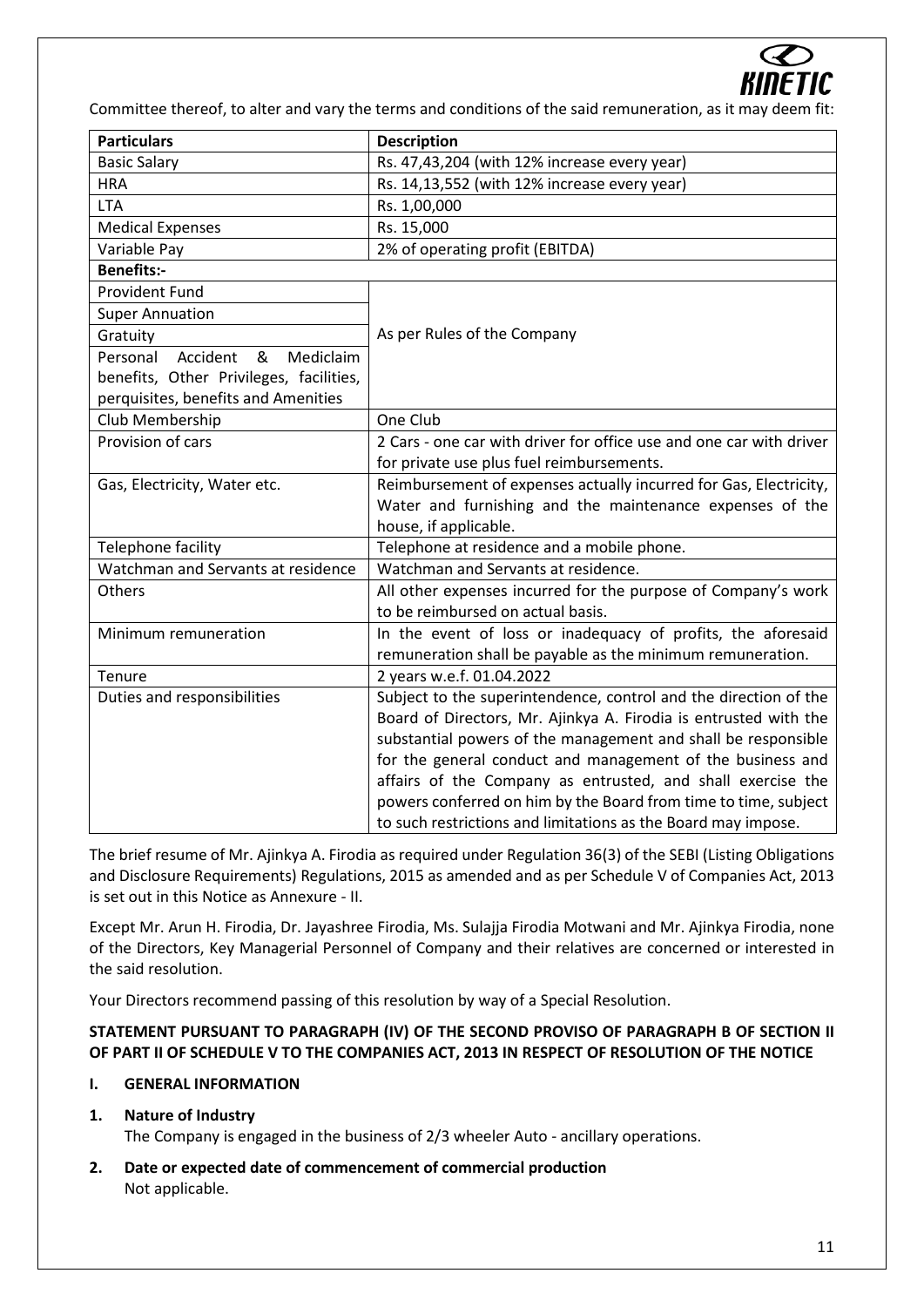

Rs. In Lakhs

- **3. In case of new companies, expected date of commencement of activities as per project approved by financial institution appearing in the prospectus** Not applicable.
- **4. Financial performance based on given indicator**

|                            |                                        |                                                    | NS. III LAKIIS                                     |
|----------------------------|----------------------------------------|----------------------------------------------------|----------------------------------------------------|
| <b>Particulars</b>         | For the year ended<br>31st March, 2021 | For the year ended<br>31 <sup>st</sup> March, 2020 | For the year ended<br>31 <sup>st</sup> March, 2019 |
| <b>Total income</b>        | 8703.47                                | 11,849.86                                          | 12.051.47                                          |
| Profit / (Loss) before tax | (622.93)                               | (911.74)                                           | (816.36)                                           |
| Profit / (Loss) after tax  | (622.93)                               | (911.74)                                           | (816.36)                                           |

# **5. Foreign investments or collaborations, if any**

The Company does not have any foreign collaborations. As per the shareholding pattern of the Company as on 31<sup>st</sup> December 2021, the composite foreign investment in the Company stands at 0.60% comprising of:

- (i) 0.00 % by foreign portfolio investors;
- (ii) 0.00 % by foreign bodies corporate; and
- (iii) 0.60 % by non-resident Indians

# **II. INFORMATION ABOUT THE MANAGING DIRECTOR**

#### **A. Background details**

Mr. Ajinkya A Firodia, aged 42 years, is an engineer from prestigious IVY League Brown University where he graduated with magna-cum-laude honors with a double degree in Engineering and Economics in 2001. Thereafter he worked with the world's leading financial firm, JP Morgan as an analyst in mergers & acquisition division in New York before returning to India.

He joined Kinetic Group in 2003 and has been an integral part of the senior management team at the Kinetic. From 2003 to 2009, he worked as senior vice president, sales and marketing and was involved in the marketing of Kinetic scooters and products. His achievements included successful launches of various models including Kinetic Blaze, Zing, Velocity, Aquila amongst others. He developed a new CIA for their 800 dealers and appointed over 150 new world class dealers. He was heading functions of advertising, marketing, logistics, dealer development, sales and service at Kinetic and was a key member in the Kinetic SYM joint venture and Kinetic's acquisition of Italjet Moto Spa, Italy.

In 2009, he took over as the Managing Director of Kinetic Engineering Limited.

# **B. Past Remuneration**

The details of past remuneration drawn by the appointee are as under:

|                              |         |         | Rs. In Lakhs |
|------------------------------|---------|---------|--------------|
| <b>Particulars</b>           | 2021-22 | 2020-21 | 2019-20      |
| <b>Salary and Allowances</b> | 54.97   | 48.36   | 48.36        |
| Others                       | 8.26    | 6.01    | 6.01         |
| Total                        | 63.24   | 54.37   | 54.37        |

# **C. Recognition or awards**

Mr. Ajinkya A Firodia has received the prestigious 40 under 40 award by economic times in the year 2017 for his various achievements and initiatives. He has also received awards such as Hello! URJA awards for acumen in business, Lokmat Award for Icons in Pune, and has been featured in Femina's most Powerful 2019 – 2020.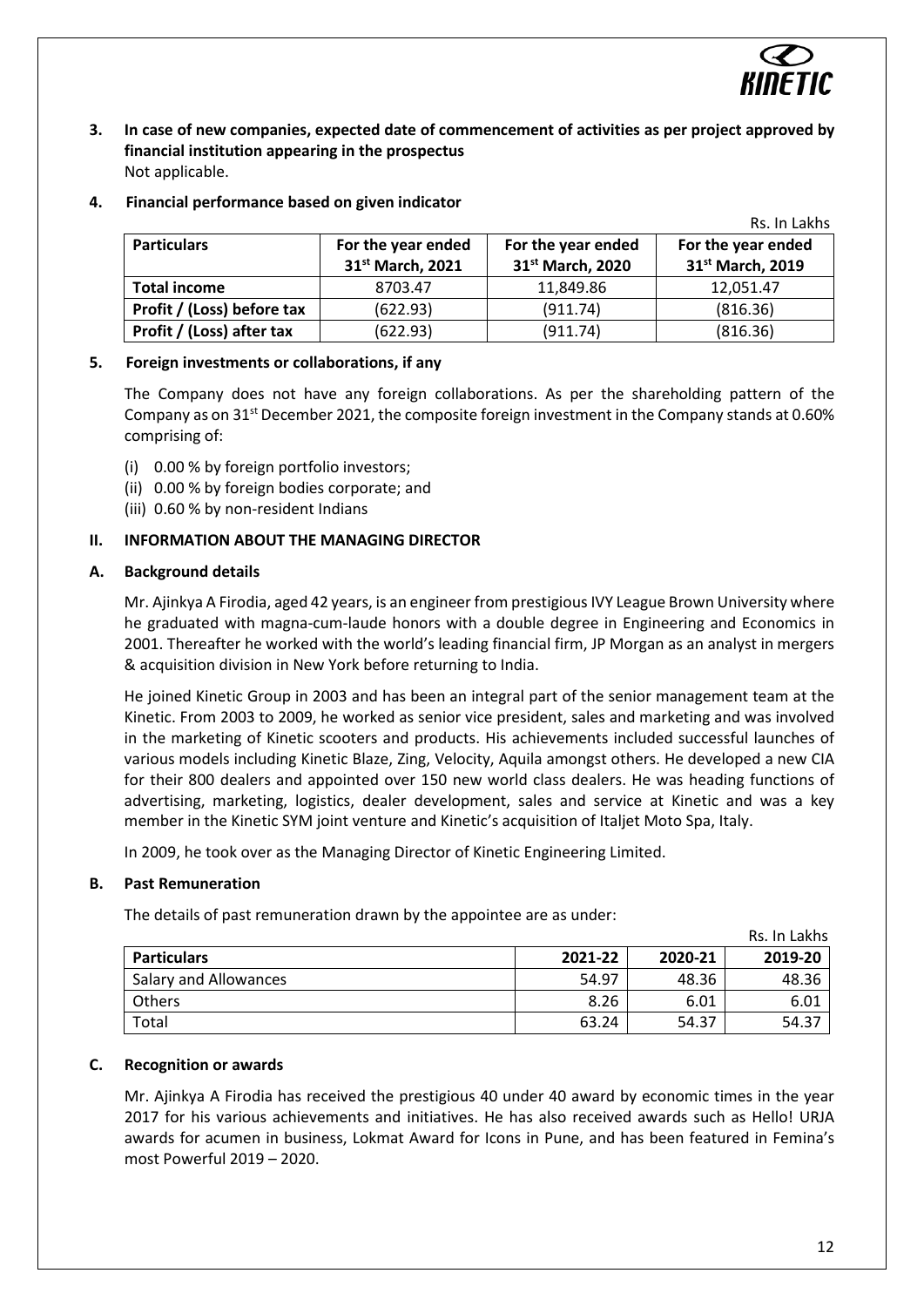

# **D. Job profile and suitability**

Mr. Ajinkya A Firodia is a young and energetic member of the management team and the Board of Directors of Kinetic. He has been instrumental in building a new business model focused on automotive systems at Kinetic. Since 2009, he has been instrumental in changing the company's entire business model from 2 wheelers to auto components, and has built a business focused 50% on exports to prestigious companies worldwide. He has turned around the operations of Kinetic Engineering Limited from a heavy debt loss making company to a profitable, growing company and continues to focus on the same, using his personal motto of "Stay in the Game"

# **E. Remuneration proposed**

The remuneration paid / proposed to be paid is detailed hereinabove in the explanatory statement.

**F. Comparative remuneration with respect to industry, size of the company, profile of the position and person**

The proposed remuneration is comparable and commensurate with the size and nature of the business of the Company and the responsibilities of the Managing Director.

# **G. Pecuniary relationship directly or indirectly with the Company, or relationship with the Managerial Personnel, if any**

Except Mr. Arun Firodia, Dr. Jayashree Firodia and Ms. Sulajja Firodia Motwani, none of the director have pecuniary relationship directly or indirectly with the Company or its managerial personnel. The Directors, recommend the Special Resolution as set out in the Notice for approval by the Members.

# **III OTHER INFORMATION**

(1) Reasons of loss or inadequate profits

During the financial year ended March 31, 2021, the profits of the Company may not be adequate due to COVID 19.

(2) Steps taken or proposed to be taken for improvement

The Company has taken significant steps to reduce costs in line with the projected sales. During 2021 - 2022, Q2 and Q3 results showed considerable recovery in demand.

(3) Expected increase in productivity and profits in measurable terms

During 2021 - 2022, Q2 and Q3 results showed considerable recovery in demand and business results. Q4 is expected to show further progressive recovery of demand and underlying business results.

# **Item No: 2**

The Special Resolutions under Item No 2 is proposed for Members approval. The Company had borrowed funds from Mr. Ajinkya A. Firodia (DIN - 00332204), Managing Director and Promoter of the Company and the same has been included as Unsecured Loan in the Company's books of accounts.

In 11<sup>th</sup> February 2022 Board Meeting the company had allotted 9,95,000 Equity Shares at a price of Rs. 35 per Equity Share (including Rs 25/- as premium) to Mr. Ajinkya Firodia, Managing Director & Promoter of the Company aggregating to Rs. 34,825,000/- (INR Three Crores Forty Eight Lakhs Twenty Five Thousand) out of total outstanding unsecured loan of an amount of INR 61,980,170/- (INR Six Crores Nineteen Lakhs Eighty Thousands One Hundred Seventy).

He has now requested that the balance unsecured loan of an amount of Rs. 27,155,133 (Two Crores Seventy One Lakhs Fifty Five Thousands One Hundred Thirty Three) given by him to the Company be converted into equity shares. Based on the said request, the Board has resolved to create, issue, offer and allot up to 293,569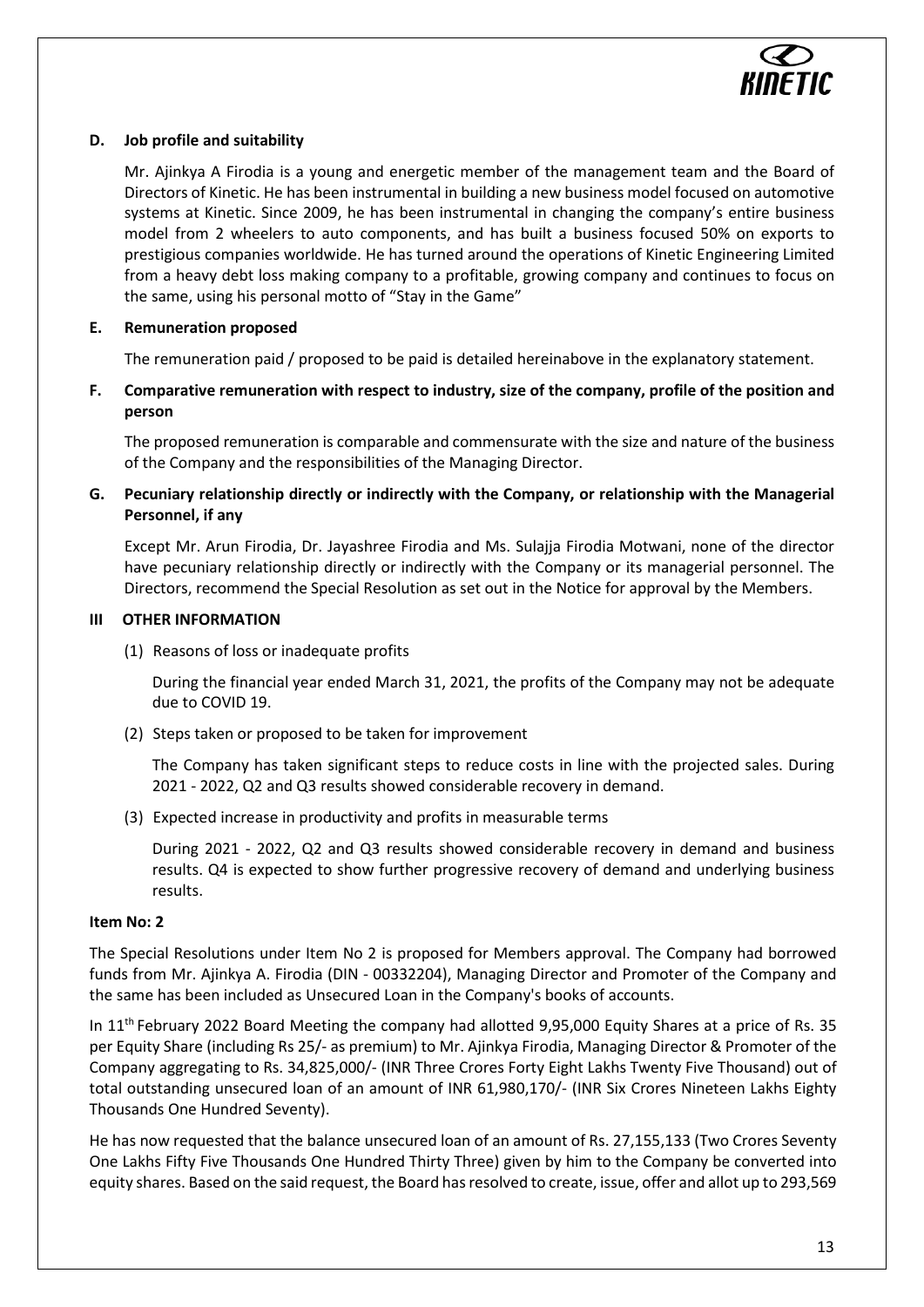

(Two Lakhs Ninety Three Thousand Five Hundred Sixty Nine) Equity Shares of the face value of INR 10.00 each (INR Ten) fully paid up at an Issue Price of INR 92.50 (INR Ninety Two and Paisa Fifty Only) including Premium of INR 82.50 (INR Eighty Two and Paisa Fifty Only) per share aggregating to INR 27,155,133 (INR Two Crores Seventy One Lakhs Fifty Five Thousands One Hundred Thirty Three) to Mr. Ajinkya A. Firodia, by way of conversion of unsecured loan on a preferential basis. The Special Resolutions as mentioned under Item No. 2 proposes to authorize the Board to issue and allot these Equity shares on preferential basis, in such manner and on such terms and conditions as prescribed under SEBI (ICDR) Regulations, 2018 and in compliance with Sections 23(1)(b), 42 and 62(1)(c) and other applicable provisions of the Companies Act, 2013, the Companies (Prospectus and Allotment of Securities) second amendment Rules, 2018 and the Companies (Share Capital and Debentures) Rules, 2014.

The following are the details of the unsecured loan sought to be converted into Equity Shares pursuant to this resolution:

| No. | Sr. Name of the proposed | Amount of unsecured loan to be                                                                                                                            | Number of Equity Shares to be |
|-----|--------------------------|-----------------------------------------------------------------------------------------------------------------------------------------------------------|-------------------------------|
|     | <b>Allottee</b>          | converted in to equity shares                                                                                                                             | issued / allotted             |
|     | Mr. Ajinkya A. Firodia   | INR 27,155,133/- (INR Two Crores   293,569 equity shares @ INR  <br>Seventy One Lakhs Fifty Five 92.50 Issue Price<br>Thousands One Hundred Thirty Three) |                               |

Disclosure under Rule 13(2) of the Companies (Share Capital and Debentures) Rules, 2014 and Chapter V of the Securities and Exchange Board of India (Issue of Capital and Disclosure Requirements) Regulations, 2018, as amended (the 'SEBI ICDR Regulations') are as under:

**1.** Object of the Issue through preferential Allotment:

The object of this issue is to convert the outstanding unsecured loan payable to Mr. Ajinkya A. Firodia into Equity Shares as specified in the Resolution and thereby to reduce the amount of outstanding liabilities of the Company and to increase the Equity amount of the Company.

**2.** Type and Number of Securities to be issued:

The Board of Directors at its meeting held on 10<sup>th</sup> May, 2022 had, subject to the approval of the Members and such other approvals as may be required, approved the issuance of up to 293,569 Equity Shares at a price of INR 92.50 each, aggregating to INR 27,155,133/- (INR Two Crores Seventy One Lakhs Fifty Five Thousands One Hundred Thirty Three) by conversion of outstanding unsecured loan up to that amount.

**3.** Pricing of the Issue, Class of Proposed Allottee and Relevant Date:

The price of equity shares to be issued is fixed at INR 92.50 (INR Ninety only) per equity share of INR 10.00 (Face Value) each for preferential issue. The shares of the Company are frequently traded on the BSE Limited, hence the price is determined in compliance with Regulation 164 of SEBI (ICDR) Regulations, 2018.

A certificate from Pawan Jain & Associates (Practicing CA Firm Reg. No. 107867W) (Independent Valuer) confirming the minimum price for preferential issue as per preferential issue guidelines of SEBI (ICDR) Regulations, 2018 along with the calculation thereof is obtained and the same is available for inspection at the Registered Office of the Company.

Accordingly, the number of Equity Shares proposed to be issued is as under:

| Sr. No. | <b>Name of the Proposed Allottee</b>                    | <b>No. of Equity Shares</b> |
|---------|---------------------------------------------------------|-----------------------------|
| ⊥.      | Mr. Ajinkya A. Firodia (Managing Director and Promoter) | 293,569 Equity Shares       |

The Relevant Date on the basis of which the price of the Equity Shares will be calculated is 10<sup>th</sup> May, 2022, i.e. working day immediately preceding the date 30 days prior to the date of the EGM.

The current and proposed status of the allottee(s) post the preferential issues is the same as promoter and the Maximum number of specified securities to be issued is 293,569.

**4.** Intention of Promoters, directors or key managerial personnel to subscribe to the offer: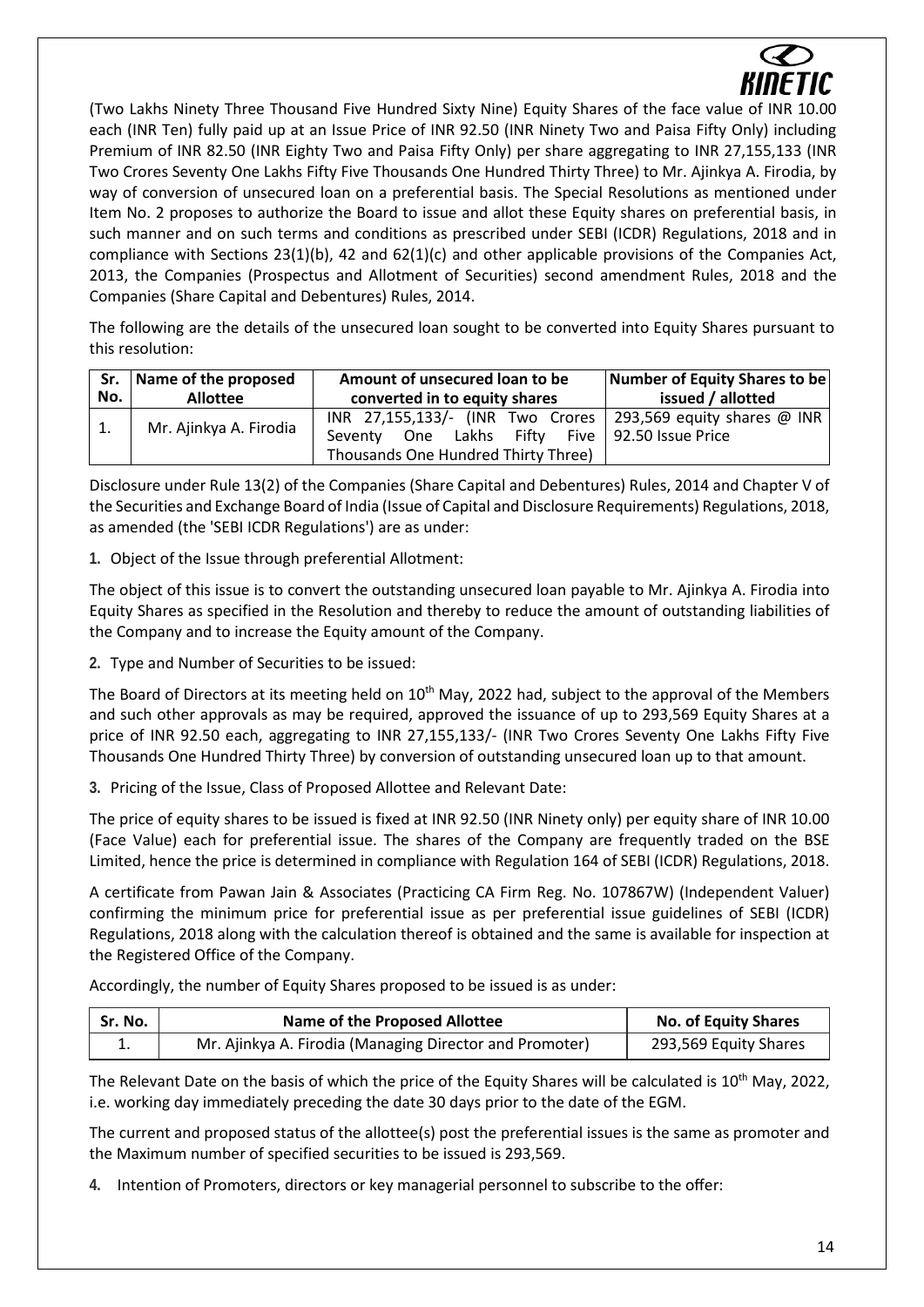

The Equity Shares shall be issued to Mr. Ajinkya A. Firodia, Promoter and Managing Director of the Company. He has indicated his intention to convert balance unsecured loan of an amount of Rs. 27,155,133 (Two Crores Seventy One Lakhs Fifty Five Thousands One Hundred Thirty Three) given by him to the Company be converted into equity shares by way of Preferential Issue. None of the other Directors or Key Managerial Personnel of the Company intend to subscribe to any of the Equity Shares proposed to be issued under the Preferential Issue.

**5.** Identity of the Proposed Allottee(s) and the Percentage of Post Preferential Issue Capital:

The details of the proposed allottee and the percentage of post preferential offer capital that will be held by him shall be:

| Sr. | Name of Applicant along with PAN &      | <b>Pre-Preferential Holding-</b> |       | <b>Post-Preferential Holding-</b> |       |
|-----|-----------------------------------------|----------------------------------|-------|-----------------------------------|-------|
| No. | address                                 | before allotment of Equity       |       | after allotment of Equity         |       |
|     | Mr. Ajinkya A. Firodia                  | No. of shares                    | %     | No. of shares                     | %     |
|     | PAN: AAGPF0983K                         |                                  |       |                                   |       |
|     | Address: 20, Swagat, Off Senapati Bapat | 2,124,055                        | 11.36 | 2,417,624                         | 12.73 |
|     | Road, Pankuwar Firodia Path, Pune       |                                  |       |                                   |       |
|     | 411016 Maharashtra India                |                                  |       |                                   |       |

**6.** Proposed time within which the allotment shall be completed:

As required under the SEBI ICDR Regulations, the Equity Shares shall be allotted by the Company within a period of 15 days from the date of passing of this Resolution, provided that where the allotment of the proposed Equity Shares is pending on account of receipt of any approval or permission from any regulatory or statutory authority, the allotment shall be completed within a period of 15 days from the date of receipt of last of such approvals or permissions.

**7.** Change in control, if any, of the Company that would occur consequent to preferential offer:

There shall be no change in control of the Company pursuant to the issue of Equity Shares.

**8.** Number of persons to whom allotment on preferential basis have already been made during the year, in terms of number of securities as well as price:

No allotment(s) has been made on a preferential basis from the beginning of the year to the date of issue of this notice.

**9.** The justification for the allotment proposed to be made for consideration other than cash together with valuation report of the registered valuer:

Not applicable as this issue is not for consideration other than cash.

**10.** Identity of the natural persons who are the ultimate beneficial owners of the shares proposed to be allotted and/or who ultimately control:

Not applicable since the allottee Mr. Ajinkya A. Firodia is an individual natural person and will be ultimate beneficial owner of both pre and post preferential shareholding in the Company.

**11.** Disclosures specified in Schedule VI of SEBI (ICDR) Regulations, 2018, if the issuer or any of its promoters or directors is a willful defaulter:

The Company and none of its Directors or Promoter have been declared as a willful defaulter as defined under the SEBI ICDR Regulations. None of its Directors or Promoter is a fugitive economic offender as defined under the SEBI ICDR Regulations. Hence, the said disclosure required under Schedule VI of SEBI (ICDR) Regulations, 2018 is not applicable."

**12.** Certificate of practicing company secretary:

The certificate from M/s Dinesh Birla & Associates, practicing company secretary, certifying that the Preferential Issue is being made in accordance with the requirements contained in the SEBI ICDR Regulations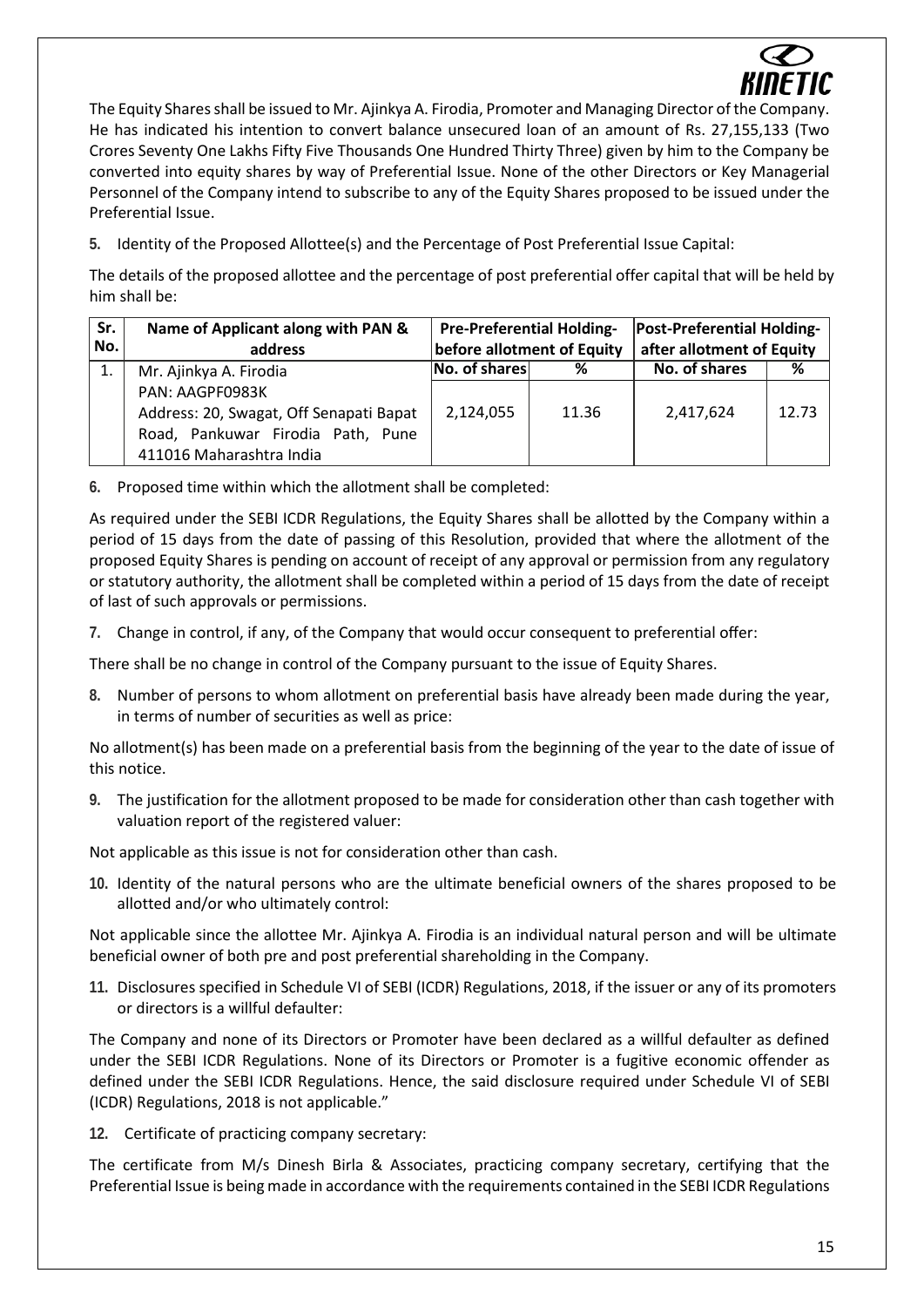

will be kept open for inspection by members on all working days (except Saturday and Sunday) between 11:00 a.m. (IST) to 4:00 p.m. (IST) during the period of Remote E- voting under EGM. The company also hosted the certificate on its website [www.kineticindia.com](http://www.kineticindia.com/) and following link <https://www.kineticindia.com/investors.html>

**13.** Shareholding Pattern before and after preferential issue of the capital would be as follows:

The pre issue and post issue shareholding pattern of the Company –

| Sr. | Category                   | *Pre Issue of Equity Shares |                    | <b>Post Issue of Equity Shares</b> |                    |
|-----|----------------------------|-----------------------------|--------------------|------------------------------------|--------------------|
| No. |                            | No. of Shares Held          | % of Share Holding | No. of Shares Held                 | % of Share Holding |
| Α   | Promoters Holding-         |                             |                    |                                    |                    |
|     | 1. Indian                  |                             |                    |                                    |                    |
|     | Individual                 | 57,41,123                   | 30.70              | 60,34,692                          | 31.76              |
|     | <b>Body Corporate</b>      | 39,53,683                   | 21.14              | 39,53,683                          | 20.81              |
|     | Sub Total                  | 96,94,806                   | 51.83              | 99,88,375                          | 52.57              |
|     | 2. Foreign Promoters       |                             |                    | -                                  |                    |
|     | Sub Total (A)              | 96,94,806                   | 51.83              | 99,88,375                          | 52.57              |
| B   | Non-Promoters Holding-     |                             |                    |                                    |                    |
|     | 1. Institutional investors | 3525                        | 0.01               | 3525                               | 0.01               |
|     | 2. Non-Institution         |                             |                    |                                    |                    |
|     | Corporate Bodies           | 30,78,845                   | 16.46              | 30,78,845                          | 16.20              |
|     | <b>Directors</b>           | 15,988                      | 0.08               | 15,988                             | 0.08               |
|     | <b>Indian Public</b>       | 54,18,714                   | 28.97              | 54,18,714                          | 28.52              |
|     | Others (Including NRIs)    | 4,91,743                    | 2.62               | 4,91,743                           | 2.58               |
|     | Sub Total (B)              | 90,08,815                   | 48.17              | 90,08,815                          | 47.43              |
|     | Grand Total (A+B)          | 1,87,03,621                 | 100.00             | 1,89,97,190                        | 100.00             |

Note - \*Pre-Shareholding Pattern as on Friday, 06 May, 2022.

**14.** Lock-in Period:

The Equity Shares will be subject to applicable lock-in and transfer restrictions stipulated as per amended ICDR Regulations 2018.

# **15.** Undertakings:

The Company hereby undertakes that,

- (i) It would re-compute the price of the securities specified above in terms of the provisions of SEBI (ICDR) Regulations, where it is so required;
- (ii) If the amount payable, if any, on account of the re-computation of price is not paid within the time stipulated in SEBI (ICDR) Regulations the above shares shall continue to be locked-in till the time such amount is paid by the allottees.

In accordance with the SEBI ICDR Regulations,

- (i) All the Equity Shares held by the proposed allottees in the Company are in dematerialized form only;
- (ii) No person belonging to the promoters / promoter group have sold / transferred any Equity Shares of the Company during 90 trading days preceding the Relevant Date;
- (iii) The entire pre-preferential holding of the proposed allottee will be under lock in for a period commencing from the Relevant Date up to a period 90 trading days from the date of trading approval granted by the stock exchange;
- (iv) No person belonging to the promoters / promoter group has previously subscribed to any equity shares / warrants of the Company but failed to exercise them; and
- (v) The shares of the Company are frequently traded on the BSE Limited, hence the price is determined